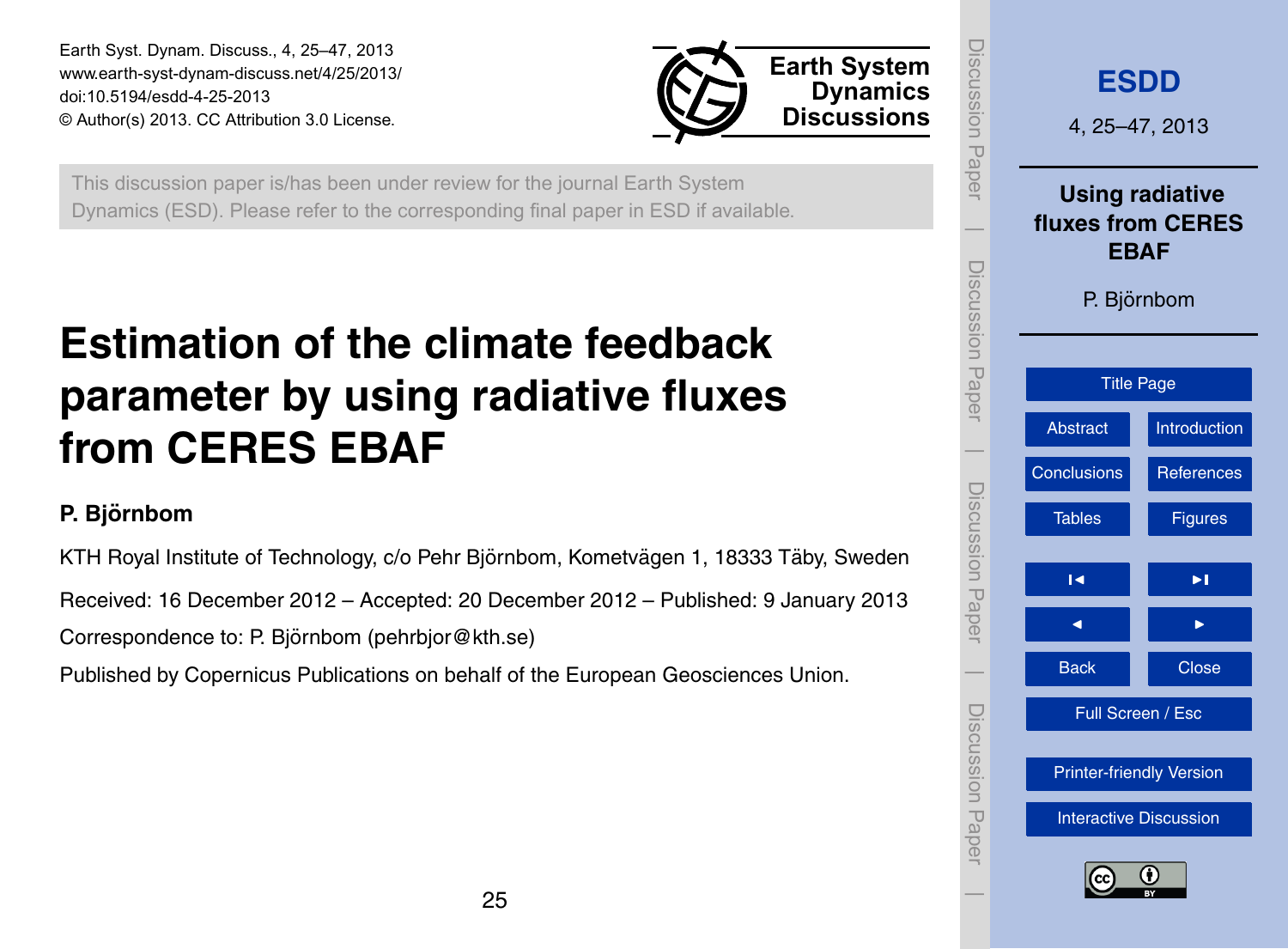### <span id="page-1-0"></span>**Abstract**

Top-of-the-Atmosphere (TOA) net radiative flux anomalies from Clouds and Earth's Radiant Energy Systems (CERES) Energy Balanced and Filled (EBAF) and surface air temperature anomalies from HadCRUT3 were compared for the time interval Septem-

- $5<sub>5</sub>$  ber 2000–May 2011. In a phase plane plot with the radiative flux anomalies lagging the temperature anomalies with 7 months the phase plane curve approached straight lines during about an eight months long period at the beginning and a five year period at the end of the interval. Both of those periods, but more clearly the latter one, could be connected to the occurrence of distinct El Nino Southern Oscillation (ENSO) episodes. ˜
- <sup>10</sup> This result is explained by using a hypothesis stating that non-radiative forcing connected to the ENSO is dominating the temperature changes during those two periods and that there is a lag between the temperature change and the radiative flux feedback. According to the hypothesis the slopes of the straight lines equal the value of the climate feedback parameter. By linear regression based on the mentioned five year pe-
- riod the value of the climate feedback parameter was estimated to  $5.5 \pm 0.6$  W m<sup>-2</sup> K<sup>-1</sup> 15  $(\pm$  two standard errors).

## **1 Introduction**

The estimation of the value of the climate feedback parameter from satellite data of the radiative flux from Earth to space has caused some recent debate in the scientific <sup>20</sup> literature.

[Trenberth et al.](#page-18-0) [\(2011\)](#page-18-0) have discussed this issue in a critical review. [Trenberth et](#page-18-0) [al.](#page-18-0) [\(2010\)](#page-18-0) also address some of the background of this problem. For a recent more general overview of the literature on global climate feedbacks see the Introduction by [Masters](#page-17-0) [\(2012\)](#page-17-0).

<sup>25</sup> It has been suggested that the climate feedback parameter (both the total and its parts for example connected to clouds) may be determined by a linear regression of

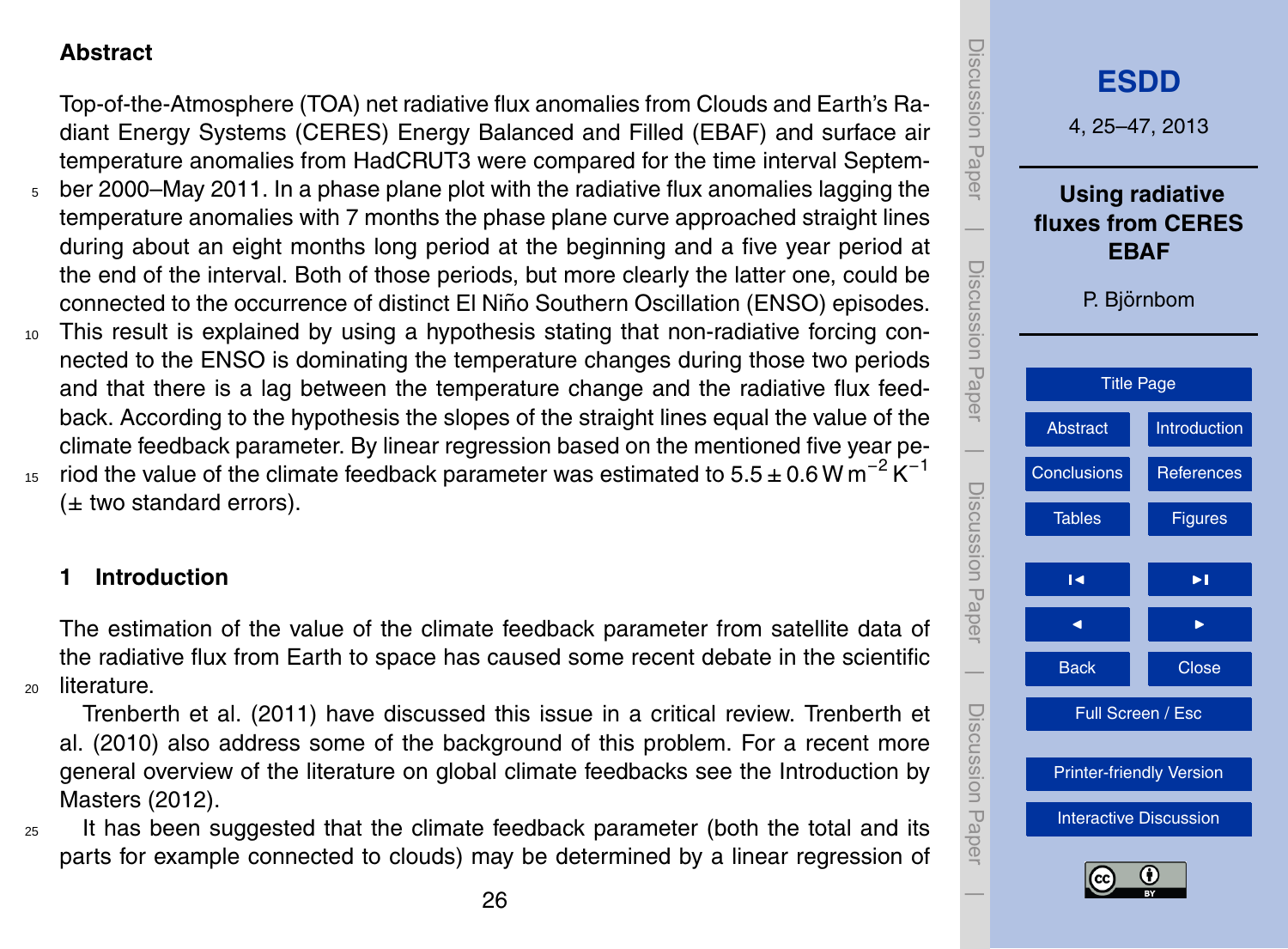<span id="page-2-0"></span>the change in the net radiative flux anomaly versus the change in the surface air or the sea surface temperature anomaly [\(Trenberth et al.,](#page-18-0) [2010;](#page-18-0) [Dessler,](#page-16-0) [2010\)](#page-16-0). However, [Spencer and Braswell](#page-17-0) [\(2010\)](#page-17-0) suggested that such a method would be ambiguous considering its failure to separate the changes in the net radiative flux anomaly due

<sup>5</sup> to feedback (caused by temperature changes) from changes due to varying radiative forcing through, for example, changing clouds. [Masters](#page-17-0) [\(2012\)](#page-17-0) found that the method used by [Dessler](#page-16-0) [\(2010\)](#page-16-0) generated large uncertainties causing difficulties in drawing conclusions from the results.

The climate feedback parameter is closely related to the equilibrium climate sensitiv-

- $_{10}$  ity [\(Gregory et al.,](#page-17-0) [2004\)](#page-17-0). For example, a true value of this parameter of 1.2 Wm $^{-2}$  K $^{-1},$ which is a typical value from climate model simulations [\(Gregory et al.,](#page-17-0) [2004\)](#page-17-0), corresponds to a climate sensitivity of  $3.7/1.2 = 3.1$  K for a doubling of the carbon dioxide mixing ratio.
- An unusually high value of the climate feedback parameter of 6 Wm<sup>-2</sup>K<sup>-1</sup> is sug-<sup>15</sup> gested by the phase plane plots in [Spencer and Braswell](#page-17-0) [\(2010\)](#page-17-0). This corresponds to a very low climate sensitivity that disagrees with the majority of the other estimations of the climate sensitivity [\(Knutti and Hegerl,](#page-17-0) [2008;](#page-17-0) [Randall et al.,](#page-18-0) [2007;](#page-18-0) [Huber et al.,](#page-17-0) [2011\)](#page-17-0). A discussion of the various methods for estimation of the climate sensitivity is beyond the scope of this work. Here we discuss a method for estimating the value of
- <sup>20</sup> the climate feedback parameter from satellite radiative flux data and leave the question how to relate the result from this method to the equilibrium climate sensitivity to future work.

In [Trenberth et al.](#page-18-0) [\(2010,](#page-18-0) [2011\)](#page-18-0) and [Dessler](#page-16-0) [\(2011\)](#page-16-0) the authors draw special attention to the role of El Niño Southern Oscillation (ENSO) during the first decade of this <sup>25</sup> millennium. [Loeb et al.](#page-17-0) [\(2012\)](#page-17-0) have discussed how TOA radiative flux anomalies have

changed due to ENSO events.

In this work it is suggested from the analysis of the relation between the surface air temperature anomaly and the TOA net radiative flux anomaly, derived from the Clouds and Earth's Radiant Energy Systems (CERES) Energy Balanced and Filled (EBAF)

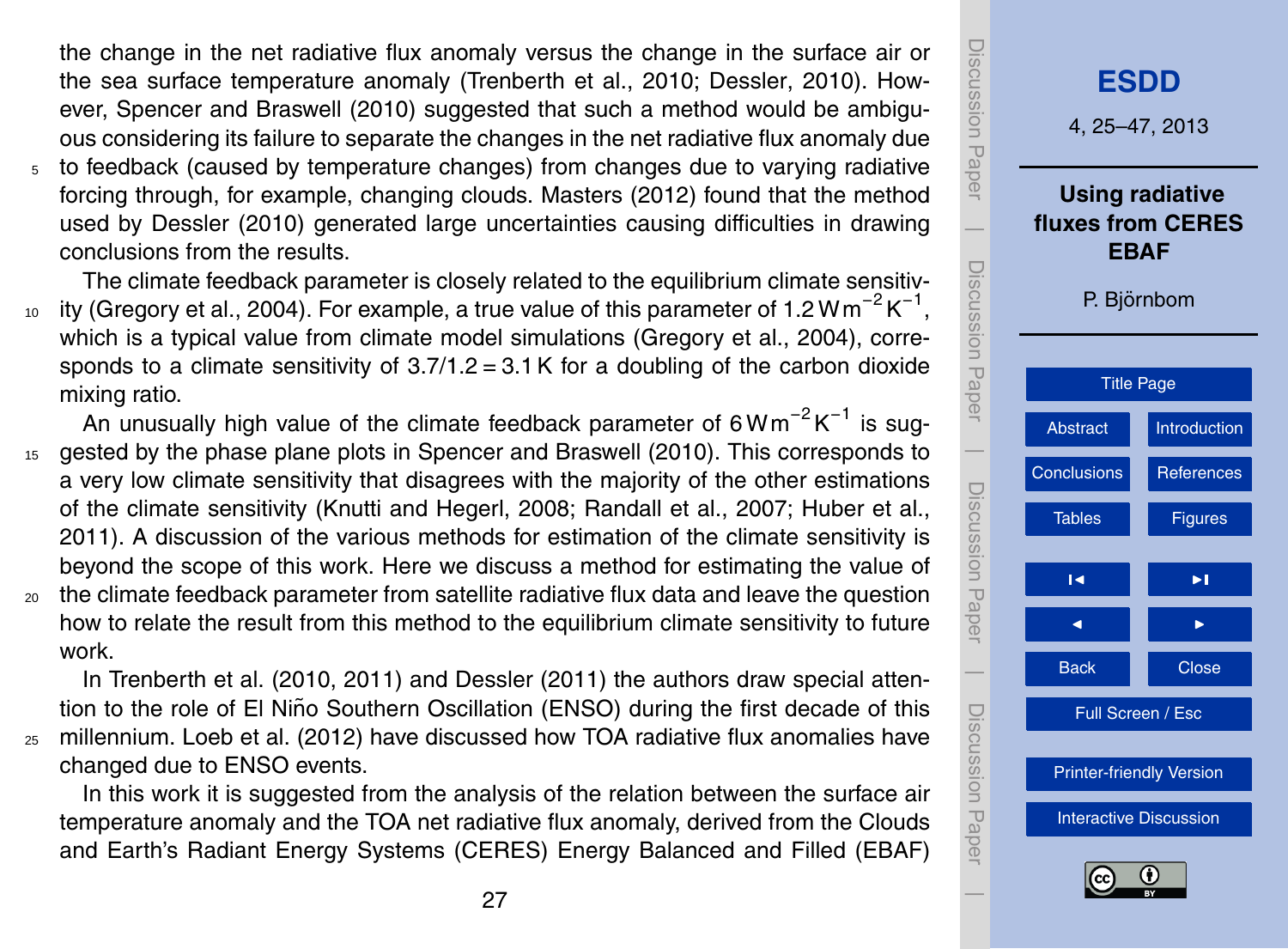<span id="page-3-0"></span>product [\(Loeb et al.,](#page-17-0) [2009\)](#page-17-0), that an assumption that ENSO has completely dominated the temperature changes during the whole period September 2000–May 2011 is not valid. However, it is suggested as a hypothesis that ENSO dominated the change in the surface air temperature anomaly in parts of this period especially the five year period <sup>5</sup> mid-2006 to mid-2011. The study of that period appears to be useful for estimating a value of the climate feedback parameter by using phase plane plots similar to those suggested by [Spencer and Braswell](#page-17-0) [\(2010\)](#page-17-0).

### **2 Theoretical background**

[A](#page-17-0)ccording to the concepts of radiative forcing and feedback, as described by [Gregory](#page-17-0) <sup>10</sup> [et al.](#page-17-0) [\(2004\)](#page-17-0), the net downward radiative flux at the top of the atmosphere (TOA) is separated into a forcing term, positive downwards, and a feedback term, positive upwards.

*N* = *F* − *H* (1)

[Gregory et al.](#page-17-0) [\(2004\)](#page-17-0) adopted results from model experiments with Global Circulation 15 Models (GCMs) that the feedback term is proportional to the surface air temperature change:

 $H = \alpha \Delta T$  (2)

This gives the following simple linear model equation for the TOA radiative flux:

 $N = F - \alpha \Delta T$  (3)

<sup>20</sup> [Gregory et al.](#page-17-0) [\(2004\)](#page-17-0) used this simple model to study feedback in Global Circulation Models (GCMs) and coupled Atmospheric Ocean GCMs (AOGCMs) in model experiments with 2×CO<sub>2</sub> och 4×CO<sub>2</sub>. In such experiments the radiative forcing in principle is changed instantaneously and after that kept constant.

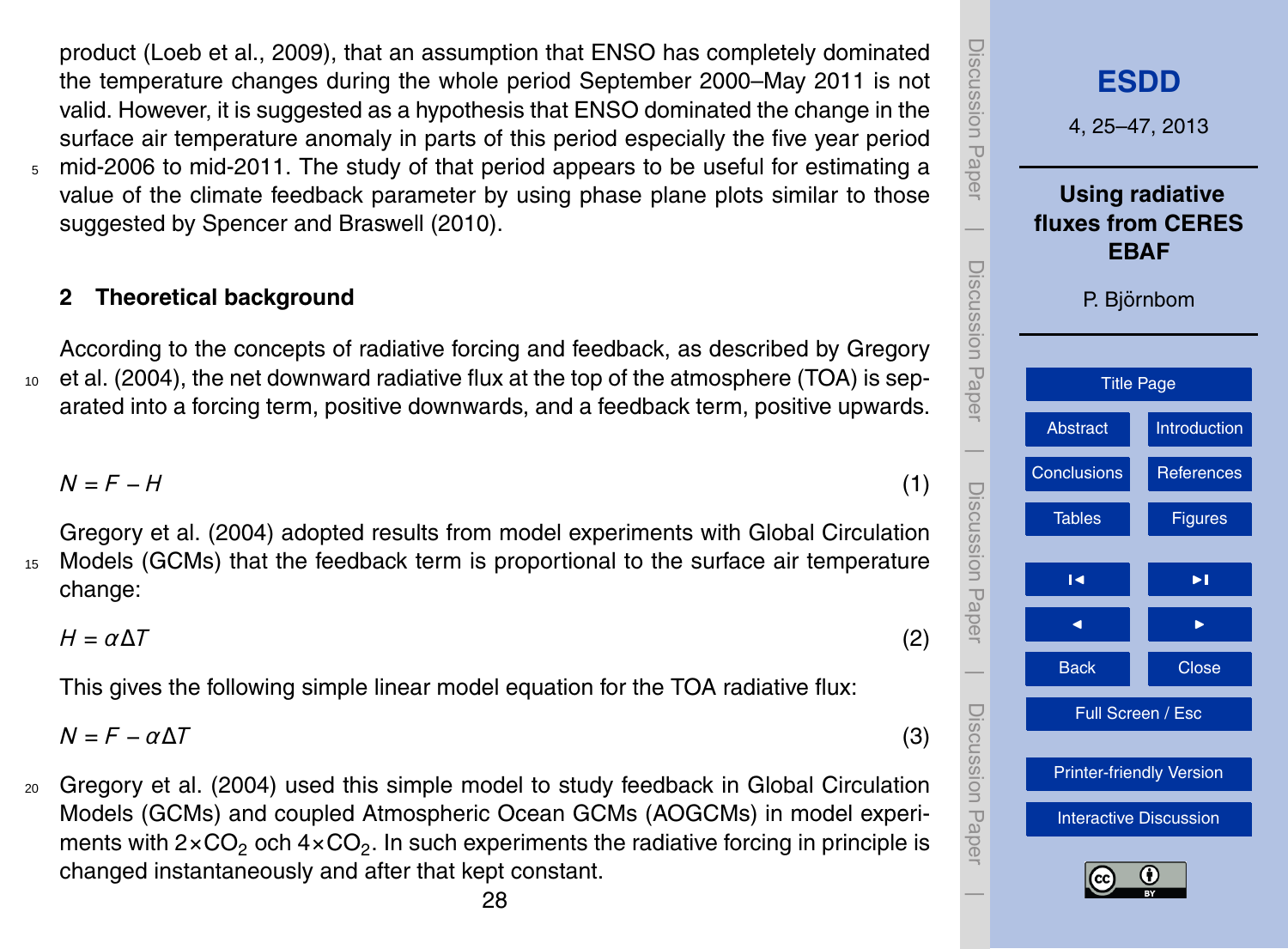<span id="page-4-0"></span>[Gregory et al.](#page-17-0) [\(2004\)](#page-17-0) plotted the changes in the TOA net downward radiative flux *N* vs. the surface air temperature changes. The relaxation process in the model experiments resulted in straight lines, the slopes of which correspond to the feedback parameter  $\alpha$ , the intercepts on the y-axis give values of the radiative forcing and the  $_5$  intercepts on the x-axis are measures of the climate sensitivity in case of a 2×CO<sub>2</sub> model experiment.

Such plots were done for total net radiative flux, for long wave (LW) and for short wave (SW) flux.

[Spencer and Braswell](#page-17-0) [\(2010\)](#page-17-0) used the same conceptual framework and model equa-<sup>10</sup> tion for the net radiative flux for evaluating radiative flux observations with satellites. They reasoned that if satellite data of net radiative flux anomalies are plotted vs. temperature anomalies and the points are connected in time sequence to obtain a phase plane plot, segments of straight lines should appear in periods when the radiative forcing has a constant value. The slope of such segments would be equal to the feedback

15 parameter  $\alpha$ . If segments with the same slope would appear several times in the phase plane plot at difference to more randomly occurring slopes of other line segments this would be a strong indication that this slope corresponds to the feedback parameter value.

[Spencer and Braswell](#page-17-0) [\(2010\)](#page-17-0) used one month averaging and three month averag-<sup>20</sup> ing for CERES data. For data from The Earth Radiation Budget Experiment (ERBE) they used 216 days averages. They found indications of the expected segments of straight lines (also called striations) when using phase plane plots of the net radiative flux anomalies vs. middle troposphere temperature anomalies both using ERBE and CERES data. They selected the middle troposphere temperature because it is more <sup>25</sup> correlated to the TOA radiative flux than the surface air temperature.

For the application of the method by [Spencer and Braswell](#page-17-0) [\(2010\)](#page-17-0) it is essential to use anomalies of the net radiative flux and the temperature in order to eliminate the seasonal variations. This is because the time periods are too short in order to plot only whole years as in the case of [Gregory et al.](#page-17-0) [\(2004\)](#page-17-0).

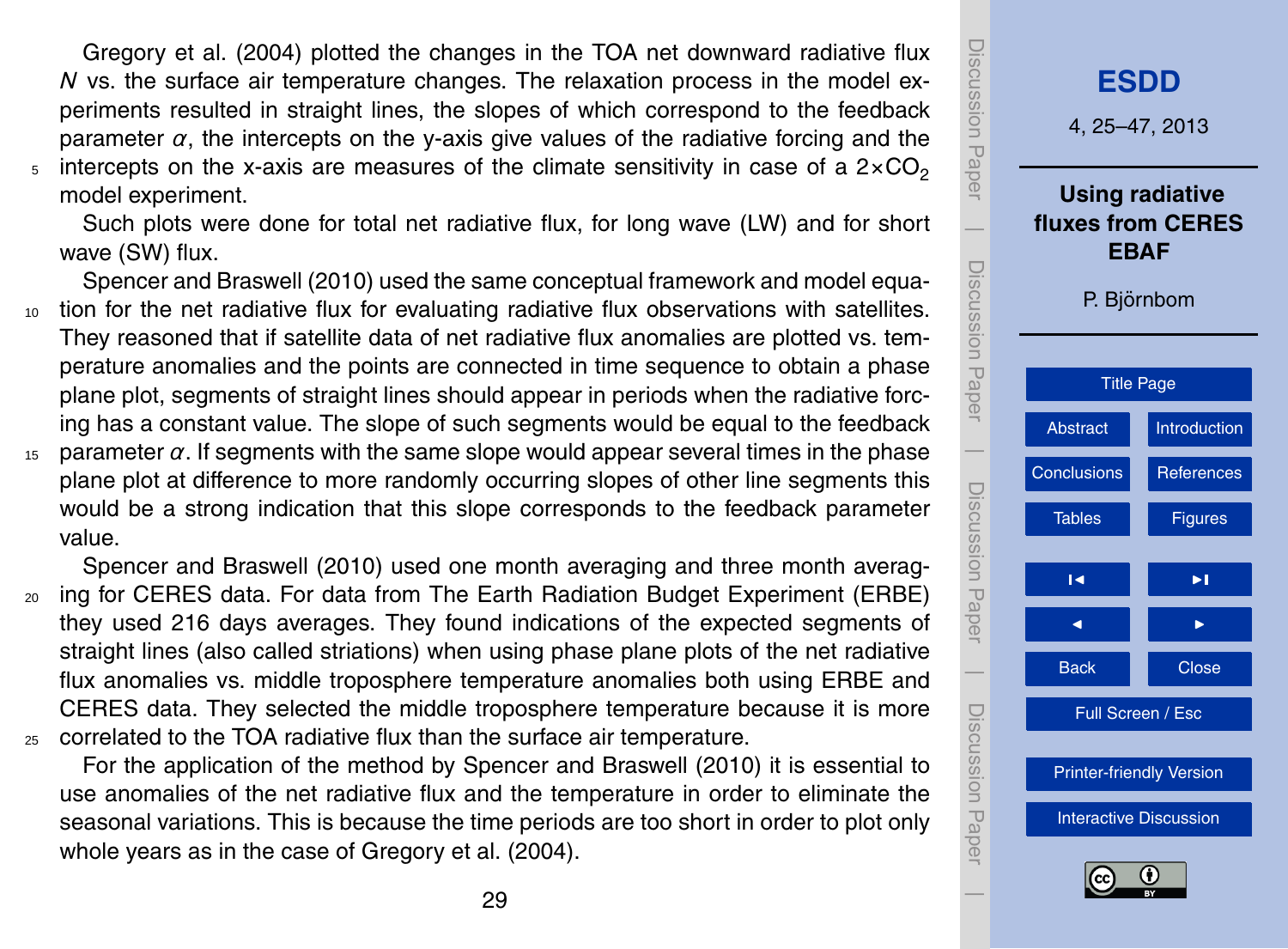<span id="page-5-0"></span>[Spencer and Braswell](#page-17-0) [\(2010\)](#page-17-0) also found interesting great loops in the phase plane diagrams, with large excursions of the temperature anomaly, especially in connection with the Mount Pinatubo cooling in ERBE data and with the 2008 La Niña cooling and subsequent warming in CERES data.

- <sup>5</sup> They further applied their phase plane method to the radiative flux data from AOGCMs where they studied phase planes not only with total net radiative flux but also with LW and SW fluxes. In those cases they used surface air temperature anomalies and 11 months low pass filtered averages. They studied periods of 50 yr of length. Indications of striations were found in the LW phase planes of four of the AOGCMs
- <sup>10</sup> [a](#page-16-0)nd their slopes coincided with the feedback parameter values determined by [Forster](#page-16-0) [and Taylor](#page-16-0) [\(2006\)](#page-16-0). However, in the phase plane diagrams for total net radiative flux or SW flux none of the AOGCMs produced significant striations. The result with LW phase planes is a support for the method since the AOGCMs confirm that if many striations appear with a common slope, this slope equals the value of the feedback parameter.
- <sup>15</sup> The present study is based on the idea of using phase plane plots according to [Spencer and Braswell](#page-17-0) [\(2010\)](#page-17-0). The main innovation in this study is the usage of phase plane plots where the radiative flux with a time lag is plotted vs surface temperature.

#### **3 Data and methods**

The TOA radiative flux data used was retrieved from the CERES EBAF product avail-<sup>20</sup> able online [\(NASA CERES EBAF,](#page-17-0) [2012\)](#page-17-0). More details about the radiative flux data and the calculation of anomalies are given in the supplementary material. [Loeb et al.](#page-17-0) [\(2009\)](#page-17-0) give a background of and discuss the design of the CERES EBAF product. The surface air temperature anomalies used are from HadCRUT3 [\(Brohan et al.,](#page-16-0) [2006\)](#page-16-0).

The monthly anomalies for the net radiative fluxes from CERES EBAF were calcu-<sup>25</sup> lated as deviations from the monthly averages for the period 2001–2011. Both the net radiative flux anomalies and the surface air temperature anomalies were smoothed by calculating running centered 13 months averages. The choice of 13 months for

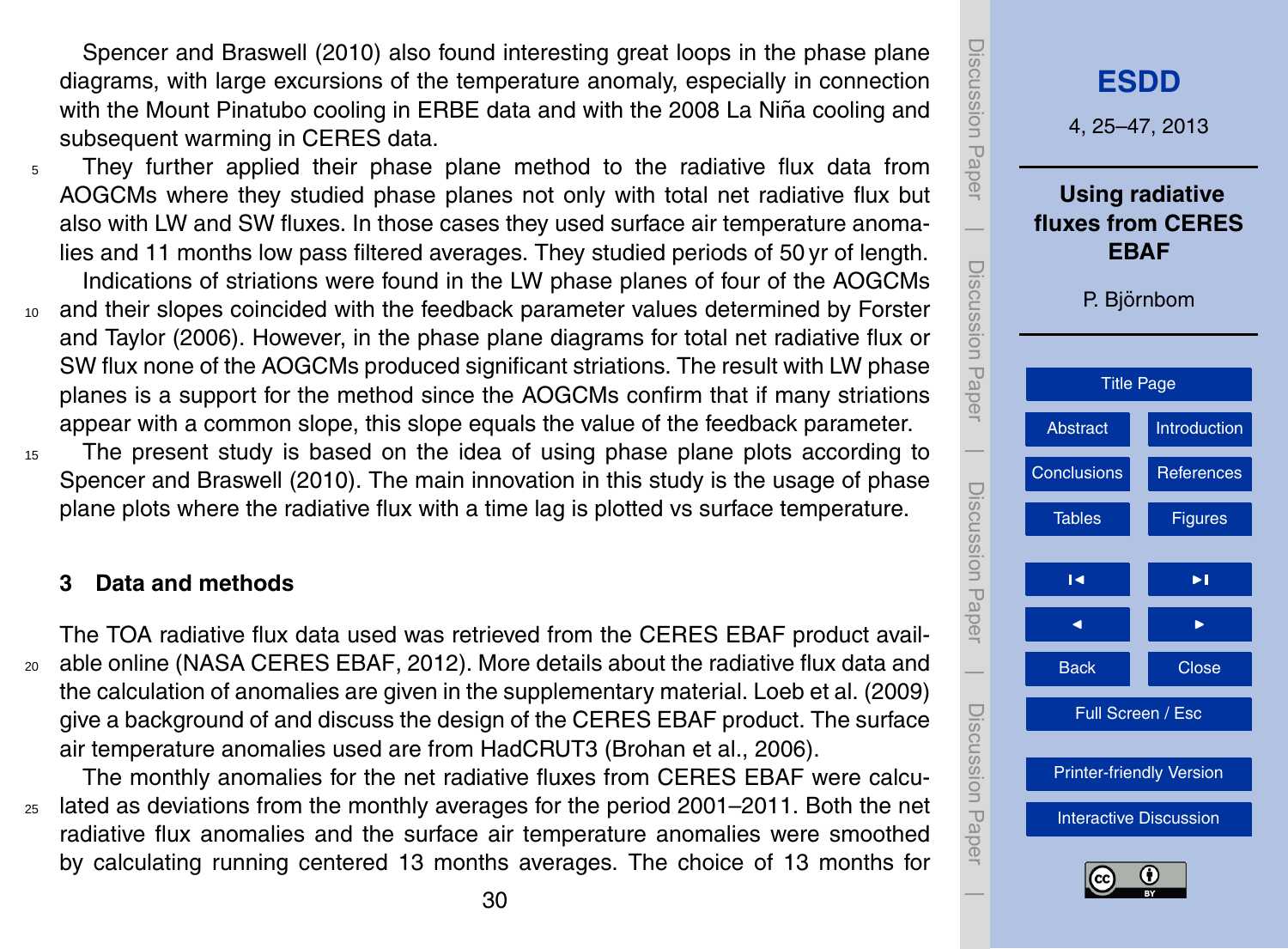<span id="page-6-0"></span>smoothing is suitable for comparing the results with those of [Gregory et al.](#page-17-0) [\(2004\)](#page-17-0) that are plotted annually.

### **4 Results**

The net radiative flux anomalies calculated from CERES EBAF data are compared with <sup>5</sup> surface air temperature anomalies according to HadCRUT3. At first the two data series are plotted as a function of time and compared. After that various plots are discussed based on the phase plane method proposed by [Spencer and Braswell](#page-17-0) [\(2010\)](#page-17-0).

### **4.1 Comparison of the time series**

In Fig. 1 the two time series of net radiative flux anomalies and the surface air tempera-<sup>10</sup> ture anomalies are plotted. Since the net radiative flux is defined as positive downwards and the upward radiative flux increases as a result of feedback from a temperature increase the negative radiative flux, −*N*, has been plotted for convenience. Note that the scale factor between the two y-axes is 6 Wm<sup>-2</sup> K<sup>-1</sup>.

Obviously a lead-lag relation can be seen in Fig. 1 between the surface temperature <sup>15</sup> anomaly and the net radiative flux anomaly during the five year period of mid-2006 to mid-2011. This is especially obvious from how the turns in the temperature curve from increasing to decreasing and vice versa is followed by turns in the radiative flux curve but with a lag.

The part of the temperature curve of interest here starts with its turn from decreasing <sup>20</sup> to increasing in the middle of 2006. At about the same time the outgoing net radiative flux anomaly also turns from decreasing to increasing. When the temperature anomaly after this turn increases the outgoing net radiative flux increases in the proportion of around 6 Wm<sup>-2</sup> K<sup>-1</sup> with a time lag of around seven months.

After the temperature anomaly turns to decreasing at the beginning of 2007 the <sup>25</sup> outgoing net radiative flux also turns to decreasing with a time lag of around seven

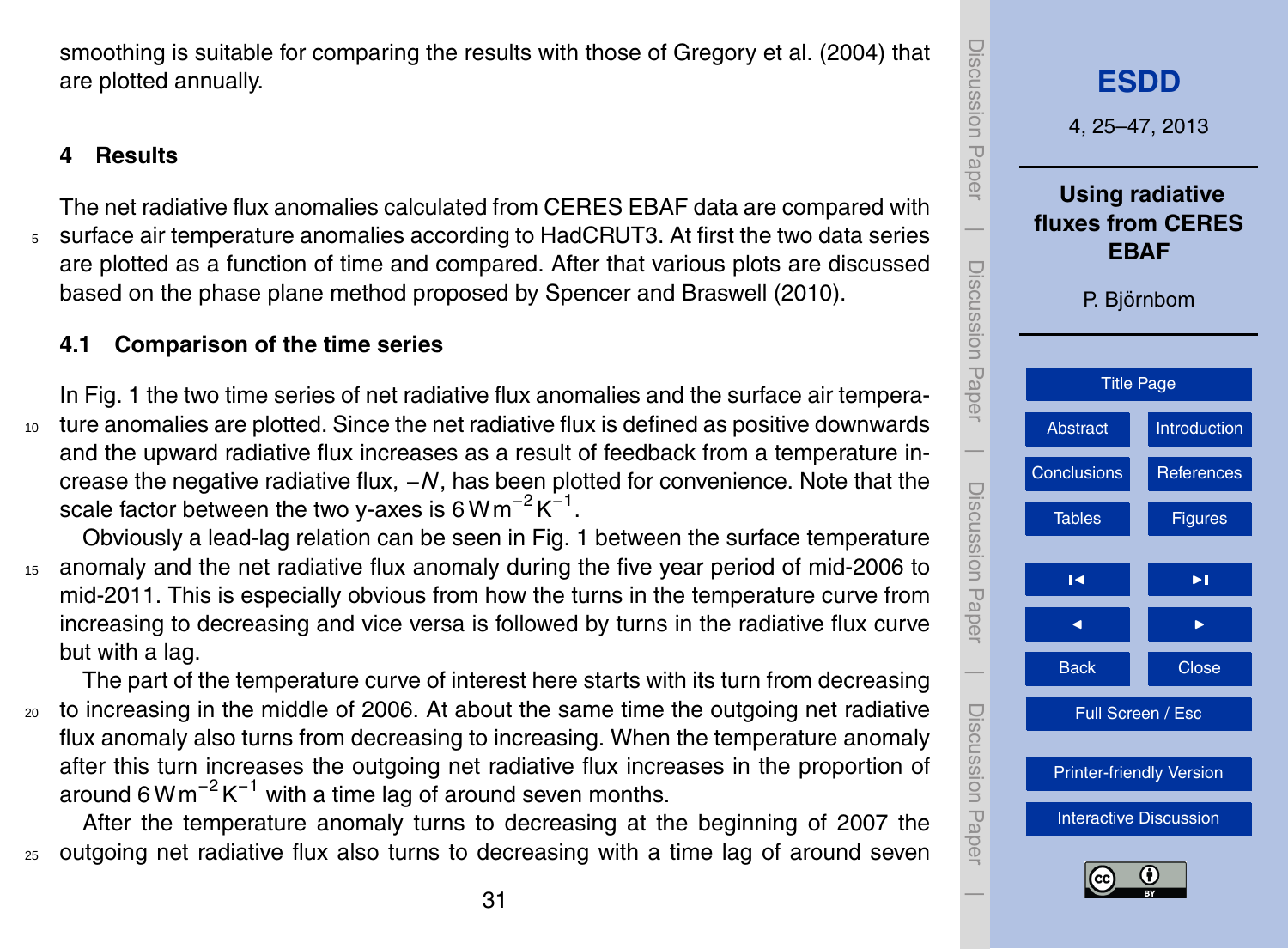Discussion Paper Discussion Paper**[ESDD](http://www.earth-syst-dynam-discuss.net)** 4, 25–47, 2013 **Using radiative**  $\overline{\phantom{a}}$ **fluxes from CERES EBAF** Discussion PaperDiscussion Paper P. Björnbom [Title Page](#page-0-0) [Abstract](#page-1-0) [Introduction](#page-1-0)  $\overline{\phantom{a}}$ [Conclusions](#page-15-0) [References](#page-16-0) Discussion PaperDiscussion Paper Tables **[Figures](#page-19-0)**  $\overline{\phantom{a}}$ J I  $\overline{\phantom{a}}$ Back **N** Close Discussion PaperDiscussion Paper Full Screen / Esc [Printer-friendly Version](http://www.earth-syst-dynam-discuss.net/4/25/2013/esdd-4-25-2013-print.pdf) [Interactive Discussion](http://www.earth-syst-dynam-discuss.net/4/25/2013/esdd-4-25-2013-discussion.html)

 $\overline{\phantom{a}}$ 

<span id="page-7-0"></span>months. The net radiative flux anomaly continues to change in the proportion of around 6 Wm<sup>-2</sup> K<sup>-1</sup> to the temperature anomaly.

The next time the temperature anomaly turns, then from decreasing to increasing, is at the beginning of 2008. Again the outgoing net radiative flux turns from decreas-

- $5\,$  ing to increasing with a time lag, now possibly a little longer than seven months. The proportion between the change of the outgoing net radiative flux anomaly and the temperature anomaly change is still around 6  $Wm^{-2}K^{-1}$ . Finally the temperature turns in the beginning of 2010 and again the net radiative flux turns, now a little earlier than with a seven months lag.
- $10<sub>10</sub>$  This time period was dominated by a series of alternating La Niña och an El Niño [\(NOAA,](#page-17-0) [2012\)](#page-17-0). During such ENSO oscillations a large amount of heat is oscillating between the deep ocean and the mixed layer [\(Trenberth et al.,](#page-18-0) [2010\)](#page-18-0). Assuming that external radiative forcing may be neglected compared to the non-radiative forcing by the deep sea on the mixed layer during this period, the changes in net radiative flux <sup>15</sup> anomaly should be dominated by the feedback from the temperature change.

Obviously the change in the net radiative flux anomaly is proportional to the change in the temperature anomaly with a lag. The proportionality factor is about 6 Wm<sup>-2</sup>K<sup>-1</sup>.

During the first period of the diagram there are also some lead-lag relations between the surface temperature anomaly and the net radiative flux anomaly. This is further <sup>20</sup> discussed in the following.

### **4.2 Phase plane plots**

In Fig. 2a the phase plane plot according to the method by [Spencer and Braswell](#page-17-0) [\(2010\)](#page-17-0) is given. Again the negative radiative flux, −*N*, has been plotted in order to follow the same sign convention as used by [Spencer and Braswell](#page-17-0) [\(2010\)](#page-17-0).

 $25$  For comparison a red line with the slope 6 Wm<sup>-2</sup>K<sup>-1</sup> has been inserted. In this diagram there are only a few short clear linear striations to be found with a slope close to 6Wm<sup>-2</sup>K<sup>-1</sup>. [Spencer and Braswell](#page-17-0) [\(2010\)](#page-17-0) drew attention to the great loop seen in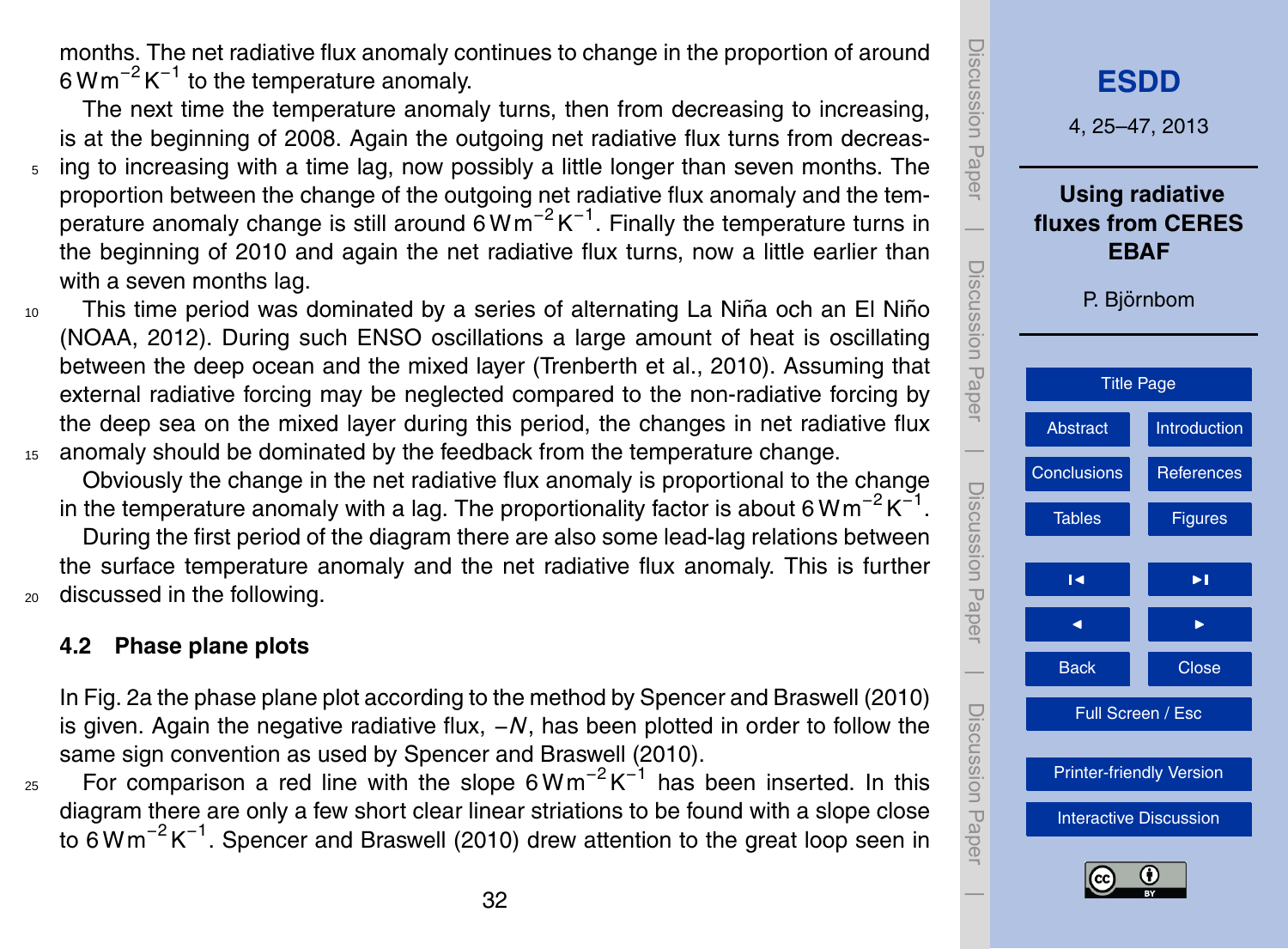<span id="page-8-0"></span>this diagram for the time period around the end of the decade with a La Niña and an El Niño but they did not further explore it.

However, two sine functions  $x = a \sin(\omega t)$  and  $y = b \sin(\omega t + \phi)$  with the same angular frequency but different phase give an elliptic loop in a phase plane plot. When the phase shift  $\phi \rightarrow 0$  this elliptic loop will approach a straight line  $y - y_0 = \frac{b}{a}$  $\frac{1}{2}$  phase shift  $\phi$  → 0 this elliptic loop will approach a straight line *y* − *y*<sub>0</sub> =  $\frac{b}{a}(x - x_0)$ .

We have already seen from Fig. 1 that the surface air temperature anomaly and the net radiative flux anomaly oscillate nearly as phase shifted sine functions during the five year period of mid-2006 to mid-2011. Hence a logical next step is to draw a phase plane plot with a lag based on the phase shift seen in Fig. 1. Figure 2b shows a phase 10 plane plot where the net radiative flux anomaly lags the surface temperature anomaly with seven months. Again a red line with the slope 6 Wm<sup>-2</sup>K<sup>-1</sup> has been inserted.

This plot is remarkable. During two time periods the curve closely approaches straight lines with a slope around 6 W m<sup>-2</sup> K<sup>-1</sup>. The second five year long one of those two periods is clearly dominated by ENSO oscillations.

### <sup>15</sup> **4.3 Phase plane plots for mid-2006 to mid-2011**

According the hypothesis that the time period mid-2006 to mid-2011 was dominated by ENSO the external radiative forcing should have a minor importance. The changes in the surface temperature anomaly should be dominated by the non-radiative forcing by the deep ocean on the mixed layer. If we add the hypothesis that the feedback of the <sub>20</sub> net radiative flux anomaly from the changes in the surface temperature anomaly has a lag we should get the same lagged linear correlation albeit the dots are connected or not.

This is illustrated in Fig. 3a showing the phase plane plot for the five year time period mid-2006 to mid-2011. As before the time lag of the net radiative flux anomaly <sup>25</sup> compared to the temperature anomaly is 7 months.

The red line is the least square regression line giving a slope of  $5.3 \pm 0.6$  Wm<sup>-2</sup>K<sup>-1</sup>. The error limits are given as twice the standard error. The  $R^2$  value is 0.85. Hence this [c](#page-18-0)ombination of the methods used by [Spencer and Braswell](#page-17-0) [\(2010\)](#page-17-0) and by [Trenberth et](#page-18-0)

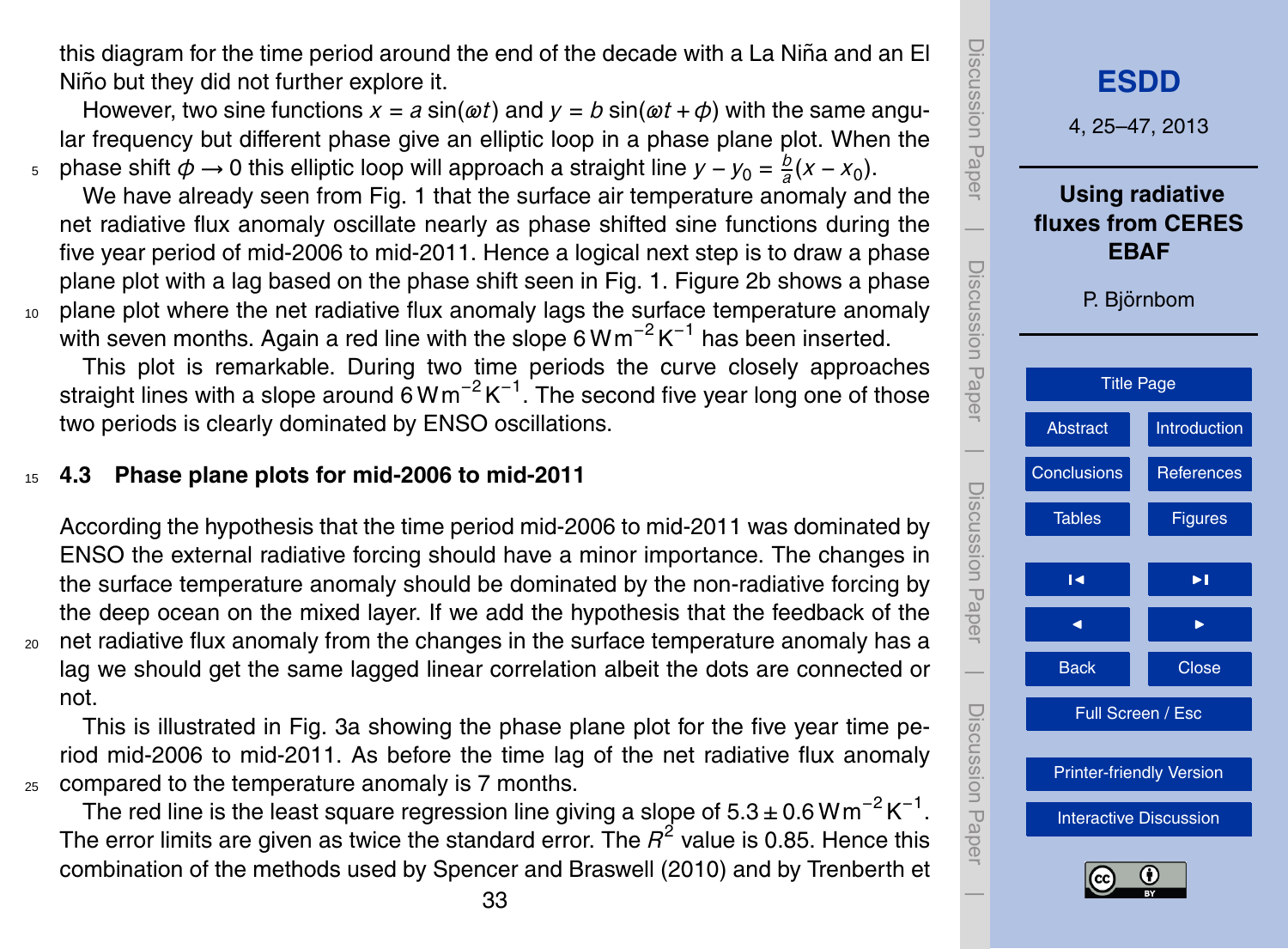34

<span id="page-9-0"></span>[al.](#page-18-0) [\(2010\) together with the assumption of a time lag for the feedback supports a high](#page-18-0) value of the climate feedback parameter.

However, that analysis does not account for the expected trend in external forcing. From [NASA GISS forcings](#page-17-0) [\(2012\)](#page-17-0) the trend in greenhouse gas forcing 2005–2010 was  $5$  estimated to approximately 0.04 Wm<sup>-2</sup> a<sup>-1</sup> and the trend in the net forcing was around  $0.05$  W m $^{-2}$  a $^{-1}$ .

Hence we should expect a corresponding small linear trend in the net radiative flux anomaly. To explore the possibility of such a linear lasting trend the net radiative flux anomaly data was also regressed to the following linear model:

# $-$ *N*(*t*) = *F* + *α*∆*T* (*t* − *t*<sub>lag</sub>) + *bt* (4)

In this case the slope  $\alpha$  = 5.5±0.6 Wm<sup>−2</sup> K<sup>-1</sup> while  $b$  = -0.025±0.030 Wm<sup>−2</sup> a<sup>-1</sup>. The  $R^2$  value is 0.86. This result does not exclude a possible linear trend with a value around the forcing trends according to NASA GISS but due to the wide error limits no conclusion is possible. There may also be a trend in the CERES instrument of a few  $15$  multiples of 0.01 Wm<sup>-2</sup> a<sup>-1</sup> [\(Loeb et al.,](#page-17-0) [2009\)](#page-17-0).

In Fig. 3b the same phase plane plot is seen together with the plot, the red see-saw line, of the calculated values according to the model Eq. (4).

### **5 Discussion**

The time lag in the feedback of the net radiative flux to changes in the surface air <sup>20</sup> temperature is not compatible to Eq. (3). In the phase plane plots in Figs. 2b and 3 we have plotted *−N*(*t*) vs. Δ*T* (*t* − *t*<sub>lag</sub>). However, according to [Gregory et al.](#page-17-0) [\(2004\)](#page-17-0) the feedback term in Eq. (1) is found to be proportional to the temperature change in climate models. Assuming that the time lag has not given much distortion of the results from climate model simulation results the following modified equation with at time lag

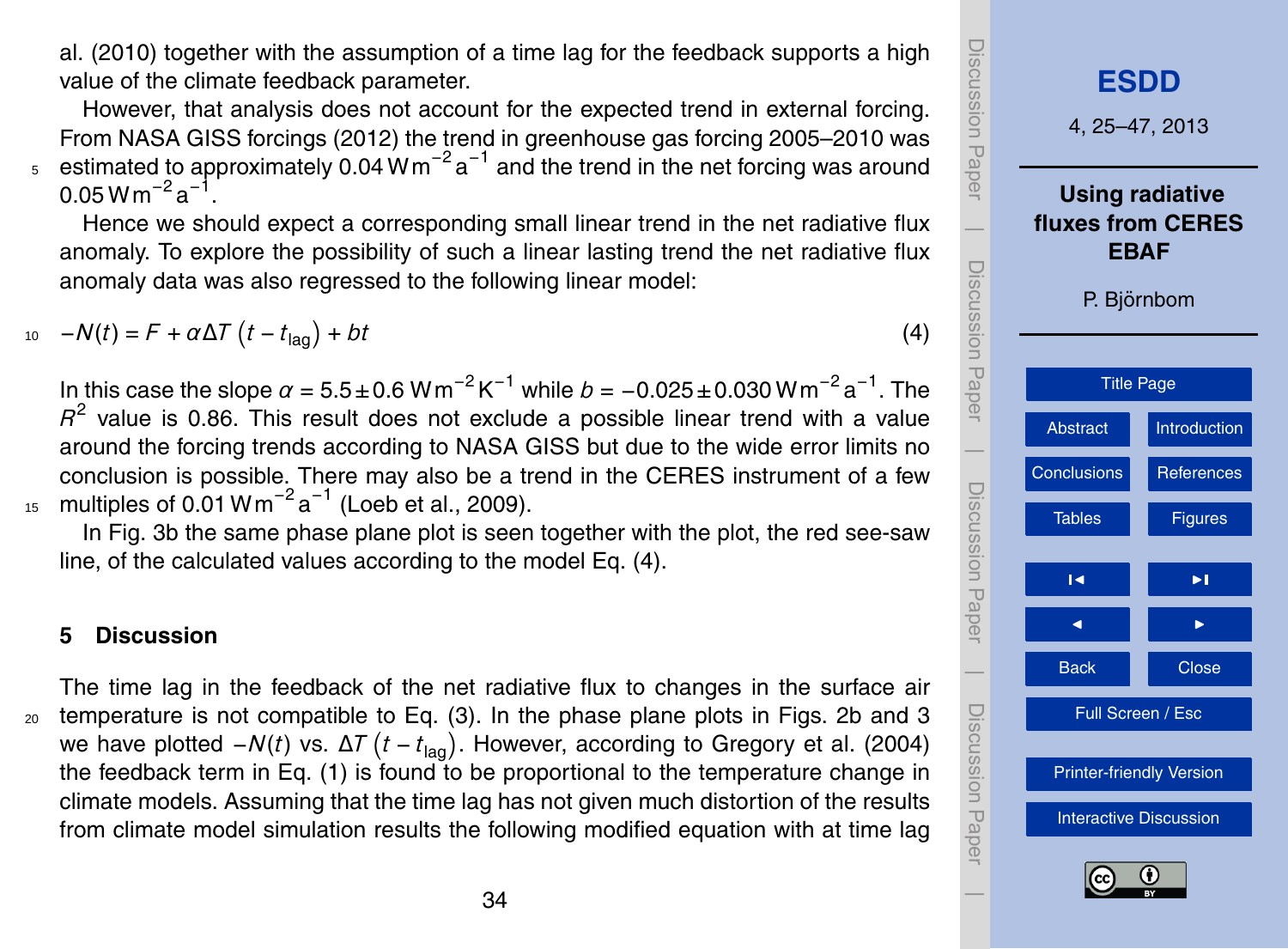<span id="page-10-0"></span>of  $t_{\text{laq}}$  is proposed:

 $N(t) = F - \alpha \Delta T \left(t - t_{\text{lag}}\right)$ .  $(5)$ 

### **5.1 The hypothesis of a lag in the feedback**

How compatible is the hypothesis of a lag between the temperature anomaly change <sup>5</sup> and the feedback in the net radiative flux anomaly with the theory of [Gregory et al.](#page-17-0) [\(2004\)](#page-17-0)? Would the time lag not result in a distortion of the straight lines that are seen in the  $2\times$ CO<sub>2</sub> and  $4\times$ CO<sub>2</sub> experiments from the climate models used by [Gregory et al.](#page-17-0) [\(2004\)](#page-17-0)?

This question may be elucidated by comparing the phase plane plot from a  $4 \times CO<sub>2</sub>$ <sup>10</sup> experiment with and without a time lag in the net radiative flux feedback. We will assume that the temperature response after quadrupling of the carbon dioxide mixing ratio follows the simple Energy Balance Model (EBM) as described by [Andrews](#page-16-0) [\(2010,](#page-16-0) p.198).

The solution of the EBM to an instantaneous step change in the carbon dioxide  $15$  mixing ratio, resulting in a constant forcing of  $F_1$  Wm<sup>-2</sup>, is:

$$
\Delta T = \frac{F_1}{\alpha} \left( 1 - \exp(-t/\tau) \right) \tag{6}
$$

This is not a rigorous solution of the temperature response in case of a feedback with a time lag, However, for the purpose of this analysis we only need the approximate form of the curve for the temperature response.

 $20$  Assuming that the feedback in the net radiative flux occurs with a time lag of  $t_{\text{la}}$  the net radiative flux is described by Eq. (5) giving:

$$
N(t) = F_1 - \alpha \Delta T \left( t - t_{\text{lag}} \right) = F_1 \exp \left( - \left( t - t_{\text{lag}} \right) / \tau \right) \tag{7}
$$

In Fig. 4a those two equations have been plotted as a function of time with  $t_{\text{lag}} = 7$ [m](#page-17-0)onths and with the parameter values in line with the  $4 \times CO<sub>2</sub>$  experiments in [Gregory](#page-17-0)

Discussion Paper Discussion Paper**[ESDD](http://www.earth-syst-dynam-discuss.net)** 4, 25–47, 2013 **Using radiative**  $\overline{\phantom{a}}$ **fluxes from CERES EBAF** Discussion PaperDiscussion Paper P. Björnbom [Title Page](#page-0-0) [Abstract](#page-1-0) [Introduction](#page-1-0)  $\overline{\phantom{a}}$ [Conclusions](#page-15-0) [References](#page-16-0) Discussion PaperDiscussion Paper Tables **[Figures](#page-19-0)**  $\overline{\phantom{a}}$ J I  $\overline{\phantom{a}}$ Back **N** Close Discussion PaperDiscussion Paper Full Screen / Esc [Printer-friendly Version](http://www.earth-syst-dynam-discuss.net/4/25/2013/esdd-4-25-2013-print.pdf) [Interactive Discussion](http://www.earth-syst-dynam-discuss.net/4/25/2013/esdd-4-25-2013-discussion.html)  $\overline{\phantom{a}}$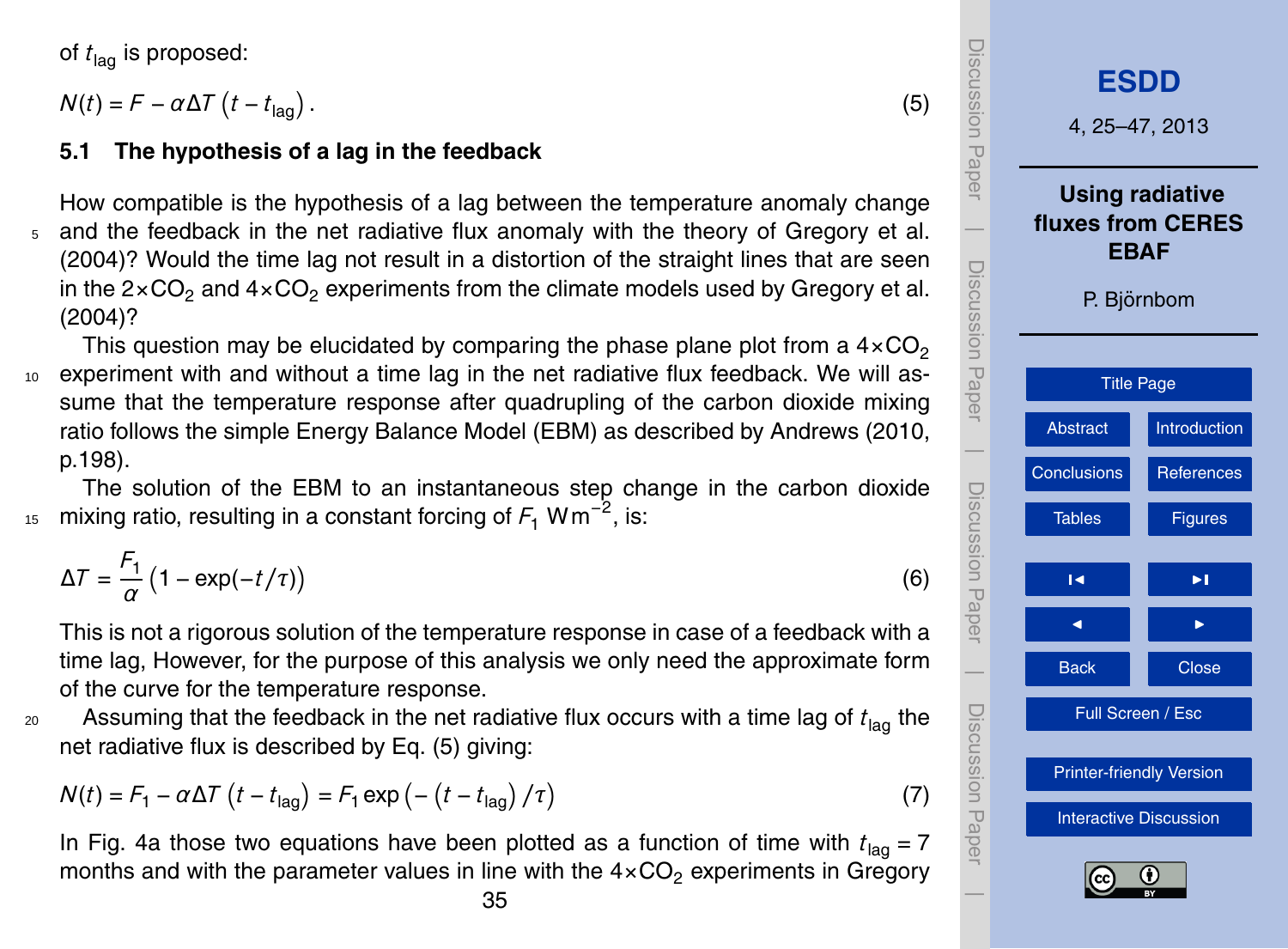<span id="page-11-0"></span>[et al.](#page-17-0) [\(2004\):](#page-17-0)

 $\alpha = 1.2$  Wm<sup>-2</sup> K<sup>-1</sup>  $F_1$  = 7.4 Wm<sup>-2</sup>  $\tau = 10$  vr

<sup>5</sup> Note that −*N* for convenience has been plotted in Fig. 4a and that the scale factor between the two y-axes equals *α*.

In Fig. 4 the phase plane plots with (red) and without (blue) the seven months lag time are shown. Here *N* has been plotted in order to follow same sign convention for the net radiative flux as in [Gregory et al.](#page-17-0) [\(2004\)](#page-17-0). Note that in the case without time lag <sup>10</sup> the straight line merely is a consequence of the assumption in the EBM that Eq. (3) is

- valid. Obviously a time lag of seven months has only a minor effect on the slope and the intercept of the straight line according to the method by [Gregory et al.](#page-17-0) [\(2004\)](#page-17-0). The [p](#page-17-0)hase plane plots in Fig. 4b are very similar to the plots in Figs. 1 and 2 in [Gregory et](#page-17-0) [al.](#page-17-0) [\(2004\)](#page-17-0).
- <sup>15</sup> The small impact of the time lag according to Fig. 4b may be explained by the form of the temperature curve. The curve is monotonically increasing with slowly changing slope compared to the time scale of the time lag. With the rapidly changing see-saw type of curve according Fig. 1 we have another case where the time lag has a considerable impact and cannot be neglected in the analysis.
- <sup>20</sup> Similar lead-lag relations have previously been observed according to the literature. [Lindzen and Choi](#page-17-0) [\(2011\)](#page-17-0) in their attempt to estimate the climate feedback parameter found that it is important to consider a lag between surface temperature changes and feedback in the TOA radiative flux. Their study concerned the tropics and they made a linear regression using changes in the anomalies of TOA radiative fluxes against
- <sup>25</sup> changes in the sea surface temperature anomalies (SST). Best correlations were obtained with a few months of lag between the SST and the radiative fluxes. Further observations of similar lead-lag relations have been reported [\(Spencer and Braswell,](#page-17-0) [2011;](#page-17-0) [Trenberth et al.,](#page-18-0) [2011;](#page-18-0) [Dessler,](#page-16-0) [2011\)](#page-16-0). Such lead-lag relations are also found

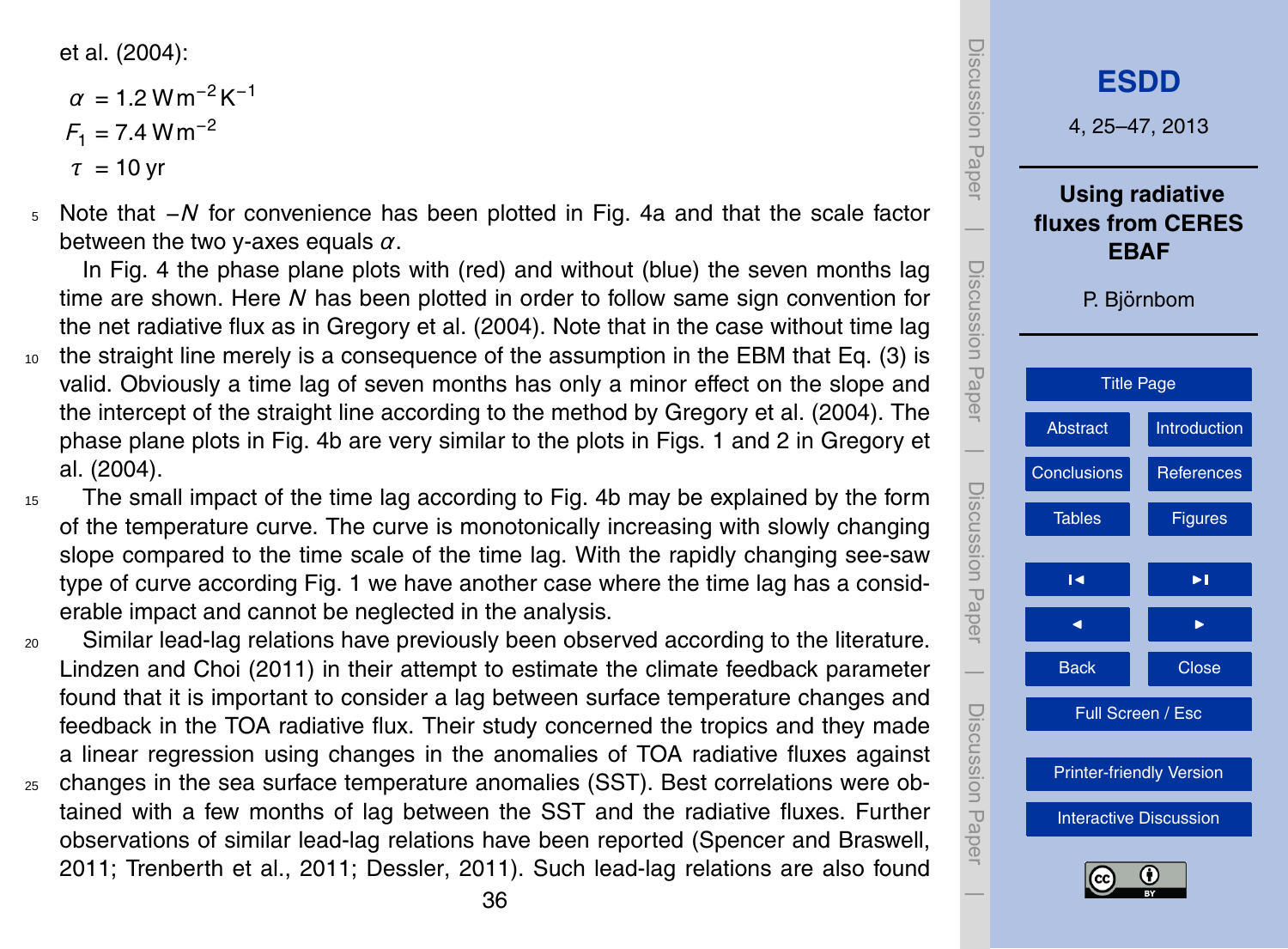<span id="page-12-0"></span>[i](#page-17-0)n the results from advanced climate models [\(Lindzen and Choi,](#page-17-0) [2011;](#page-17-0) [Spencer and](#page-17-0) [Braswell,](#page-17-0) [2011;](#page-17-0) [Trenberth et al.,](#page-18-0) [2011;](#page-18-0) [Dessler,](#page-16-0) [2011\)](#page-16-0).

Considering water vapor, clouds, precipitation, global circulation etc. as an integrated system, as described by [Stephens](#page-18-0) [\(2005\)](#page-18-0), which gives feedback in the TOA radiative

<sup>5</sup> flux from global temperature changes, it seems reasonable to assume a lead-lag relation. Especially if the global temperature change is forced in connection with the ENSO there should be a considerable lag time before the temperature change has resulted in feedback from the whole planet.

# **5.2 The length of the time period**

- <sup>10</sup> How reasonable is the length of the time period, mid-2006 to mid-2011, for our estimate of the climate feedback parameter? From Figs. 1 and 2 in [Gregory et al.](#page-17-0) [\(2004\)](#page-17-0) we can see that according to a  $4 \times CO<sub>2</sub>$  experiment a time period of five years may give a fairly well defined straight line in the phase plane plot with a slope equal to the climate feedback parameter. We may also note that the variation in the net radiative flux during
- this five year period according to [Gregory et al.](#page-17-0) [\(2004\)](#page-17-0) is about 3 Wm<sup>-2</sup> for a 4×CO<sub>2</sub> 15 experiment and half of that for a  $2\times$ CO<sub>2</sub> experiment. This is in the same range as the variations we see in Fig. 3 in this work.

Thus the resuts from the climate models support that a five year period used for estimating the climate feedback parameter may well give a reasonable result. Further <sup>20</sup> support for getting a reasonable value is that also the variations in net radiative flux are in a similar range as in the climate model experiments,

# **5.3 Comparing methods**

What are the similarities and differences between the method by [Gregory et al.](#page-17-0) [\(2004\)](#page-17-0) and the method studied here? Let us use Eq. (5),  $\bm{N}(t) = \bm{\mathit{F}} - \alpha \Delta \bm{\mathit{T}}\left(t - t_\text{lag}\right)$ , as a basis <sup>25</sup> for the comparison.

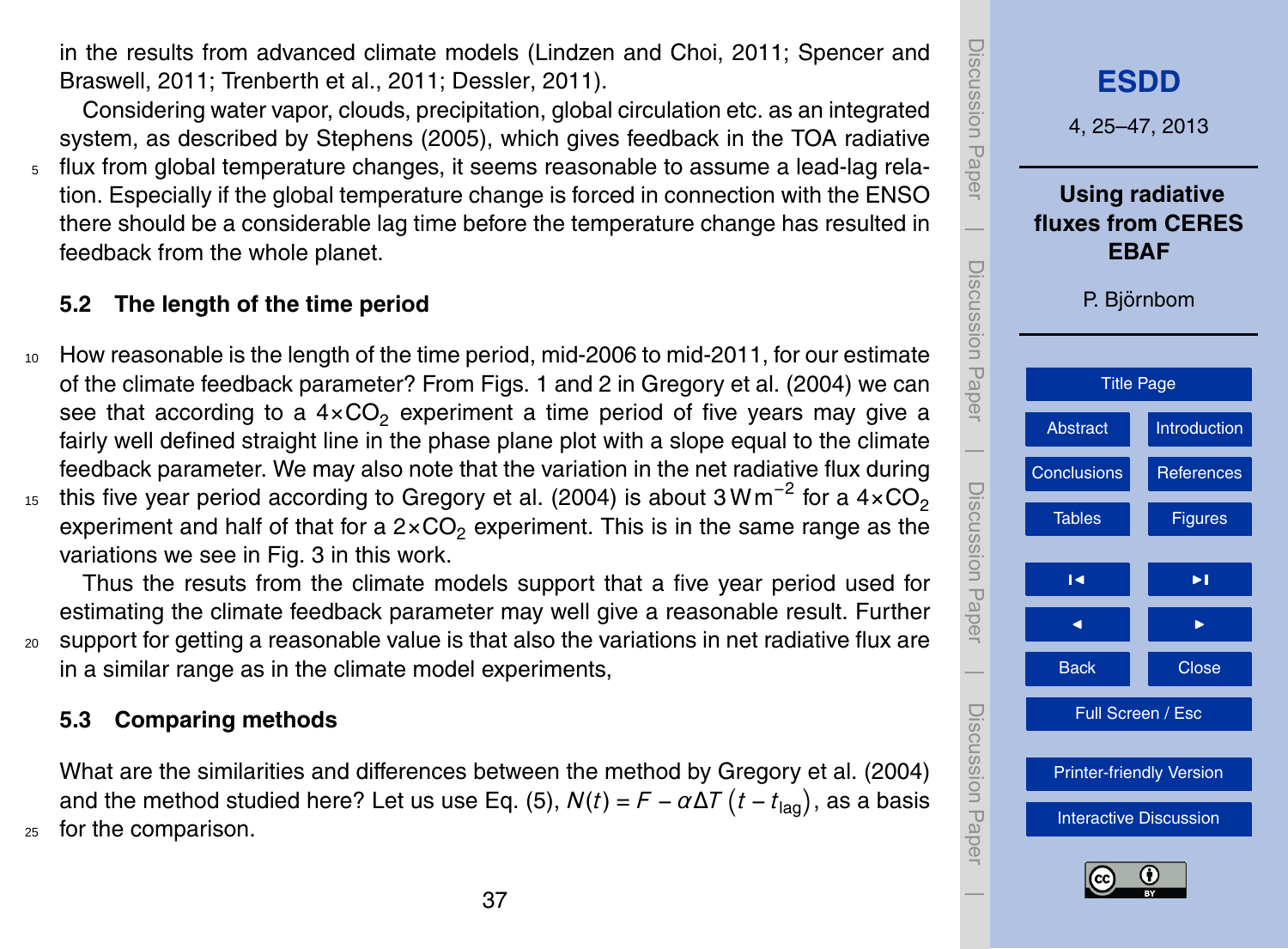<span id="page-13-0"></span>In [Gregory et al.](#page-17-0) [\(2004\)](#page-17-0) *F* , after the initial large step perturbation, varies randomly around an average due to the natural variations that the climate model expresses. Hence the points in the phase plane plot approach a straight line with the slope of −*α* when *N*(*t*) is plotted vs ∆*T t* − *t*lag . This method may be used for evaluating climate <sup>5</sup> model experiments but is not useful for the real climate system.

The method studied in this work may be applied to the real climate system. In this case *F* varies much less than *α*∆*T t* − *t*lag because ∆*T* is assumed to get large changes due to non-radiative forcing from the deep sea on the mixed layer during time periods dominated by ENSO episodes. Hence the points in the phase plane plot approach a straight line with the slope *α* when −*N*(*t*) is plotted vs ∆*T t* − *t*lag <sup>10</sup> (if we make the phase plane plot according to the sign convention used by [Spencer and Braswell,](#page-17-0) [2010\)](#page-17-0).

Due to the shape of the temperature response the time lag may be neglected in the first method but not in the second.

<sup>15</sup> By using a variation of the EBM [Spencer and Braswell](#page-17-0) [\(2010\)](#page-17-0) have demonstrated how linear striations with a slope equal to the climate feedback parameter may appear in the phase-plane when non-radiative forcing is acting on the climate system in time periods with little variations in the radiative forcing. Here we have found such a case where the dominating forcing of the climate system is non-radiative in connection with <sup>20</sup> ENSO during a five year period.

The reason that a longer ENSO-driven period with a dominating non-radiative forcing has not been considered in previous work is that the possibility of a time lag in the feedback process was not explored. Thus [Spencer and Braswell](#page-17-0) [\(2010\)](#page-17-0) found a great loop in the phase-plane plot during the La Niña 2008. According to Eq. (3) such a loop

<sup>25</sup> should mean large variations in the radiative forcing *F* . However, our results suggest that Eq. (3) is too approximative in our case and it must be modified to account for the time lag in the feedback process resulting into Eq. (5).

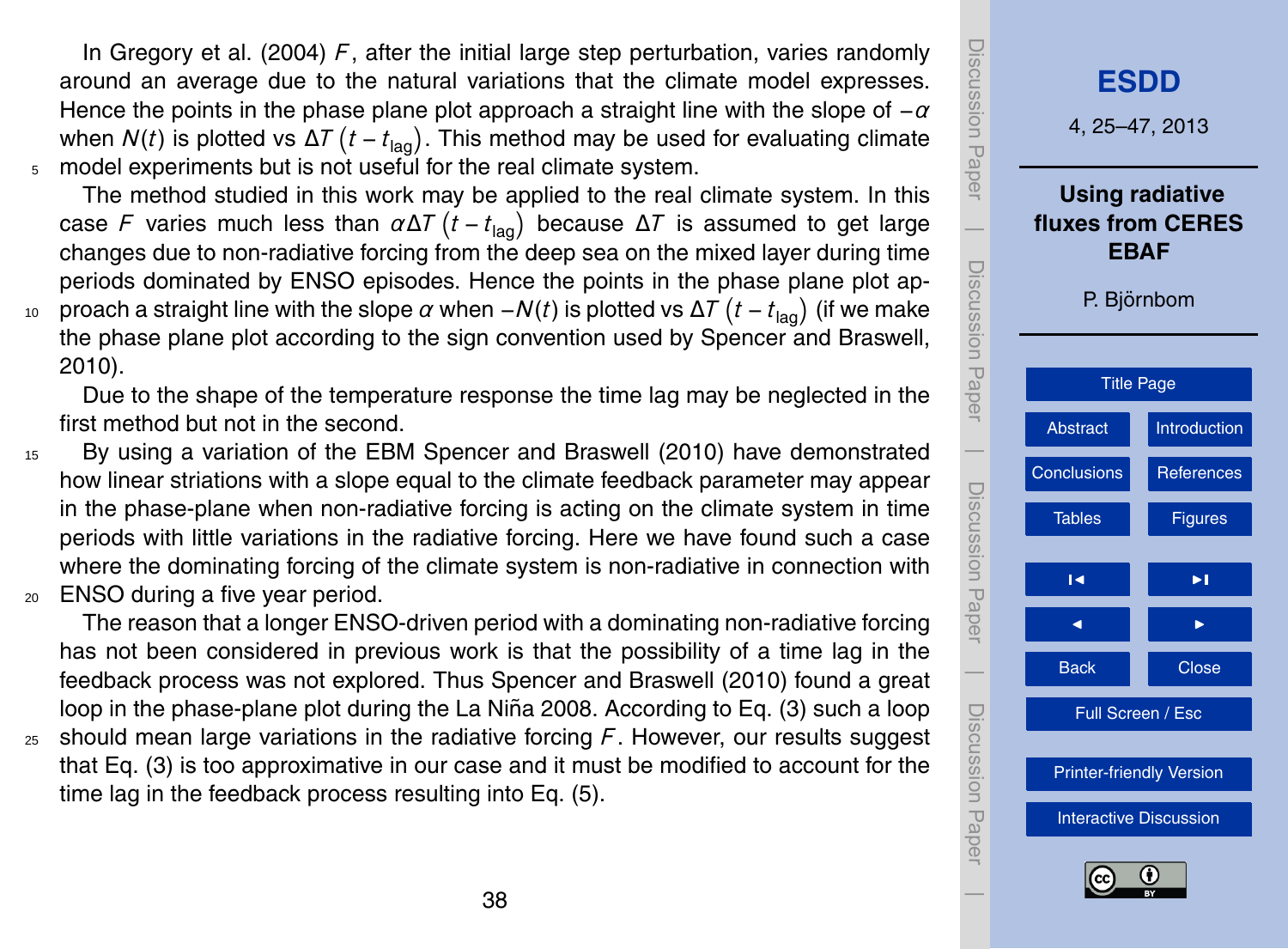### <span id="page-14-0"></span>**5.4 Comparing time intervals**

Two time intervals by our hypothesis are assumed to be dominated by ENSO episodes while one is not. There was a strong La Niña JJA98-FMA01 ([NOAA,](#page-17-0) [2012\)](#page-17-0). The first time interval showing a straight line in Fig. 2b, May 2001–January 2002 may be con-<sup>5</sup> nected to the final global recovery from this ENSO episode although this is not very clear.

Then we have the time period January 2002–May 2006. See Fig. 1. Although there was a strong El Niño AMJ02-JFM03 ([NOAA,](#page-17-0) [2012\)](#page-17-0) this seems not to have given much non-radiative forcing compared to radiative forcing. There is furthermore a drop in the 10 temperature curve in the second half of 2002 followed by a drop in the radiative flux curve with a lag but this cannot be explained by any ENSO episode. The whole period seems mostly to be characterized by variations of similar magnitude in both terms in the right hand side of Eq. (5).

The final time interval May 2006–June 2011 may be explained by a series of alter-15 nating La Niña and El Niño beginning with a La Niña at OND05 ([NOAA,](#page-17-0) [2012\)](#page-17-0). This alternating ENSO sequence according to our hypothesis causes the temperature curve to oscillate due to the effect of non-radiative forcing. Consequently the second term in the right hand side in Eq. (5) dominates during this time interval making it suitable for estimating *α*.

### <sup>20</sup> **5.5 The relevance of the climate feedback parameter value**

Compared to a step forcing change experiment in our case the net radiative flux and the temperature are varying at a much higher rate, including changes between increasing and decreasing values. Since according to our hypothesis the temperature change is the cause and the net radiative flux change is the effect it is possible that there is some

<sup>25</sup> sort of inertia effect in the radiative flux changes. In that case those changes would become smaller than in a step change experiment giving a smaller value of the climate feedback parameter than otherwise.

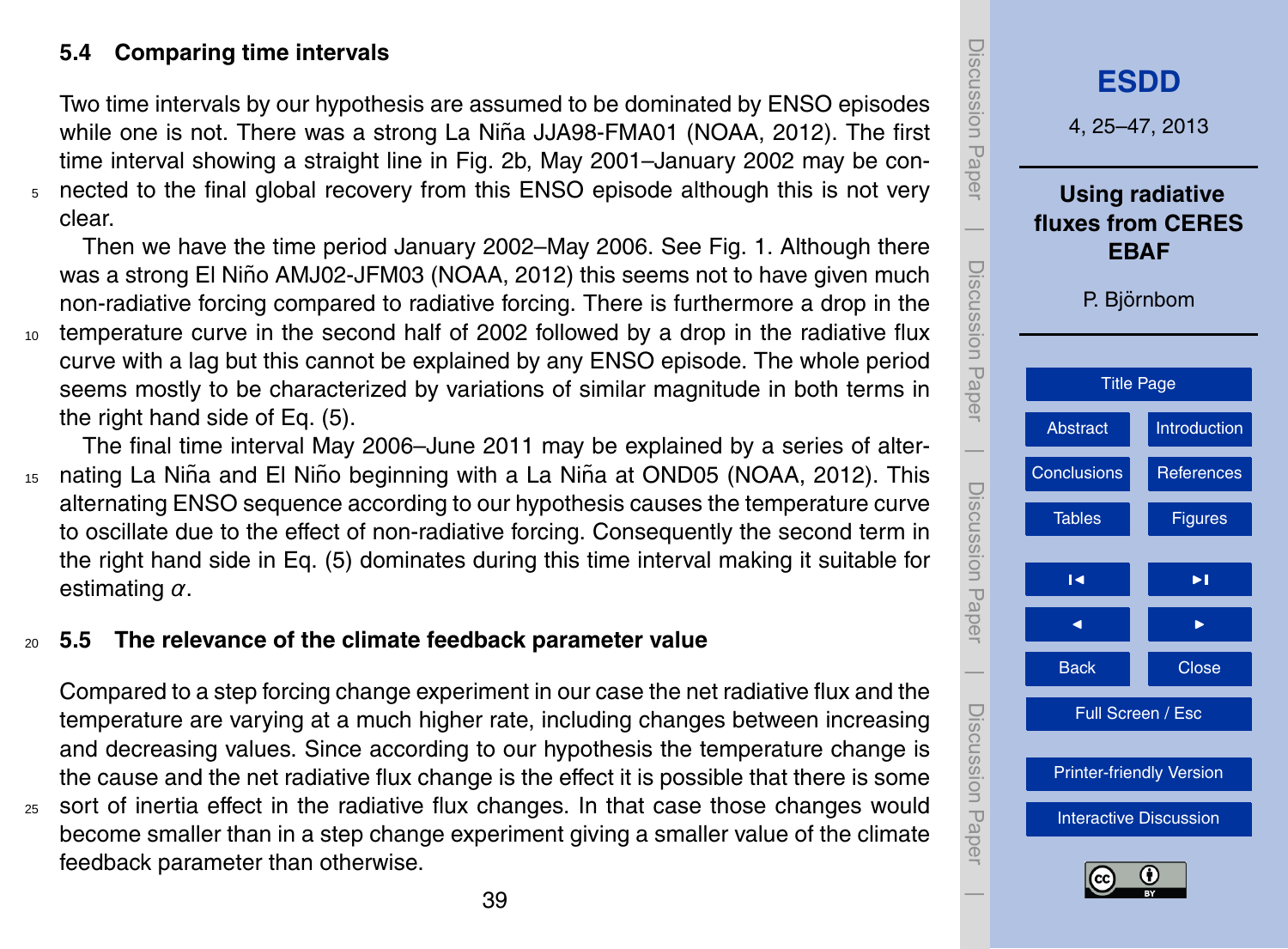<span id="page-15-0"></span>On the other hand in a step change experiment progressing over multidecadal periods the climate model may account for such feedbacks as changes in the cryosphere. Such feedbacks are unlikely to be seen for a period of only five years as studied in this work. This effect would possibly give a too large value of the climate feedback <sup>5</sup> parameter in our case.

Another issue to be considered in future work should be that the large value of the climate feedback parameter according to this work disagrees with much of the literature on climate sensitivity [\(Knutti and Hegerl,](#page-17-0) [2008;](#page-17-0) [Randall et al.,](#page-18-0) [2007;](#page-18-0) [Huber et al.,](#page-17-0) [2011\)](#page-17-0). However, the value found here agrees with the report by [Spencer and Braswell](#page-17-0) <sup>10</sup> [\(2010\)](#page-17-0) that whenever linear striations were observed in their phase plane plots the slope was around 6 Wm $^{-2}$ K $^{-1}$ . [Spencer and Braswell](#page-17-0) [\(2010\)](#page-17-0) used middle tropospheric temperature anomalies and although they did not consider any time lag they may have observed some feedback processes with negligible time lag considering that the tropospheric temperature is better correlated to the radiative flux than the surface air <sup>15</sup> temperature. The value found in this study also agrees with [Lindzen and Choi](#page-17-0) [\(2011\)](#page-17-0)

who also considered the effects of lead-lag relations.

### **6 Conclusions**

The analysis of the time series in Fig. 1 suggest a clear lead-lag relation between the variations in the surface air temperature anomaly and the TOA net radiative flux <sup>20</sup> anomaly during two parts of the observed time period September 2000–May 2011. During those two time periods, about eight months at the beginning and five years at the end, the net radiative flux anomaly lags the surface air temperature anomaly with around seven months.

This observation was confirmed by using a phase plane plot of the net radiative flux <sup>25</sup> anomaly with a seven months lag vs. the temperature anomaly (see Fig. 2b). During the two time periods the phase plane curve approaches straight lines with a slope around  $6$  W m<sup>-2</sup> K<sup>-1</sup>.

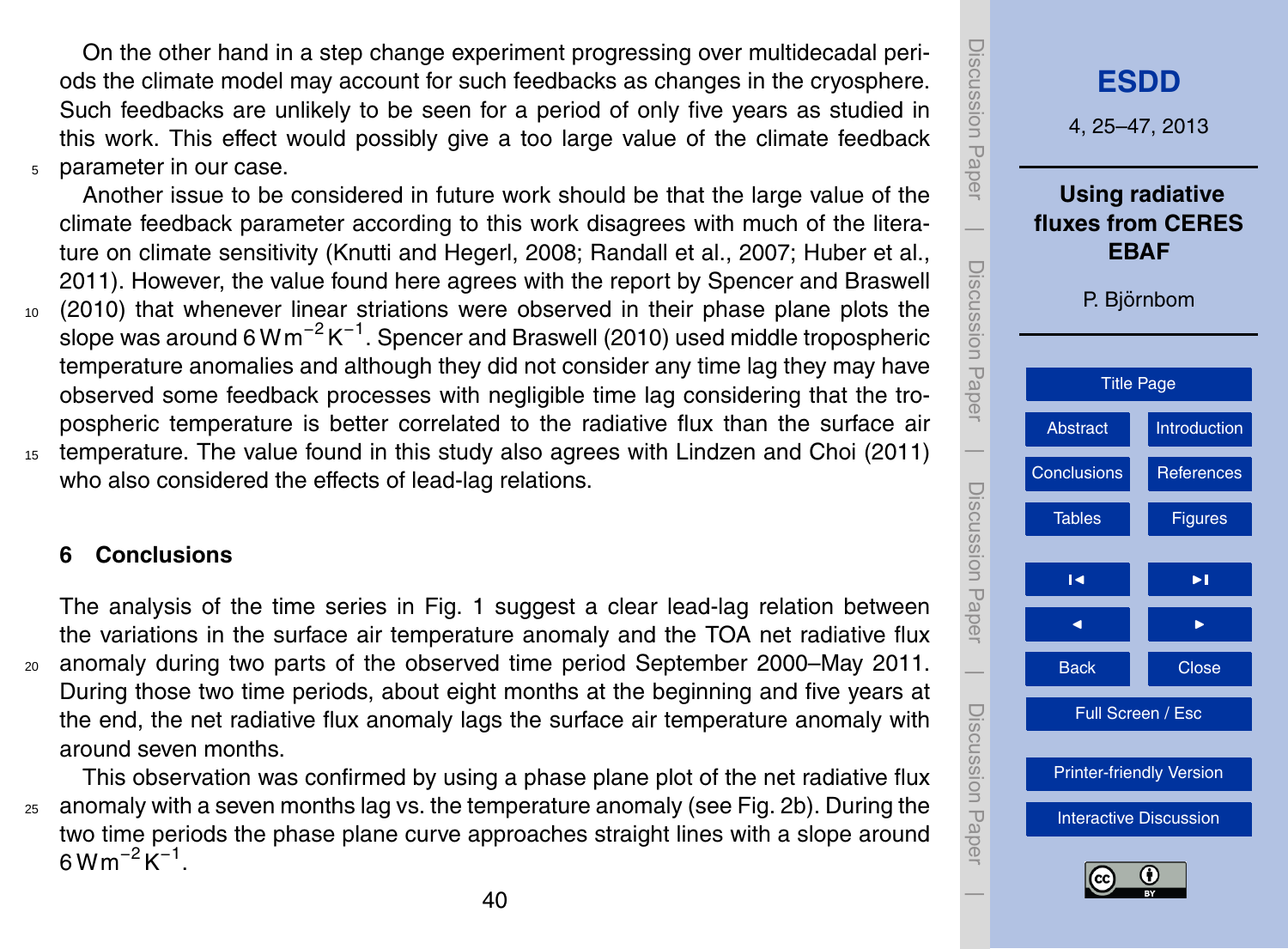<span id="page-16-0"></span>Those results, but more clearly in case of the second five year period, support the hypothesis that such lead-lag relations, exhibiting straight lines in the phase plane plots, occur when non-radiative forcing is dominating the changes in the temperature due to ENSO episodes, while the variations in radiative forcing are comparatively negligible.

<sup>5</sup> The data could be interpreted using Eq. (5) describing the relation between the lagged net radiative flux anomaly and the surface air temperature anomaly.

Using Eq. (5) as a linear regression model for the five year period mid-2006 to mid-2011 gave, as illustrated in Fig. 3, a value of the climate feedback parameter of  $\alpha$  =  $5.5 \pm 0.6$  W m<sup>-2</sup> K<sup>-1</sup>.

<sup>10</sup> **Supplementary material related to this article is available online at: [http://www.earth-syst-dynam-discuss.net/4/25/2013/esdd-4-25-2013-supplement](http://www.earth-syst-dynam-discuss.net/4/25/2013/esdd-4-25-2013-supplement.pdf). [pdf.](http://www.earth-syst-dynam-discuss.net/4/25/2013/esdd-4-25-2013-supplement.pdf)**

*Acknowledgements.* The author thanks the writers and denizens of the blog Stockholmsinitiativet for valuable criticism and for encouragement to submit this study to a scientific journal.

#### <sup>15</sup> **References**

- Andrews, D. G.: An Introduction to Atmospheric Physics, Cambridge University Press, UK, 2010. [35](#page-10-0)
- Brohan, P., Kennedy, J. J., Harris, I., Tett, S. F. B., and Jones, P. D.: Uncertainty estimates in regional and global observed temperature changes: A new data set from 1850, J. Geophys.
- <sup>20</sup> Res., 111, D12106, [doi:10.1029/2005JD006548,](http://dx.doi.org/10.1029/2005JD006548) 2006. [30](#page-5-0)
	- Dessler, A. E.: A determination of the cloud feedback from climate variations over the past decade, Science, 330, 1523–1527, [doi:10.1126/science.1192546,](http://dx.doi.org/10.1126/science.1192546) 2010. [27](#page-2-0)
		- Dessler, A. E.: Cloud variations and the Earths energy budget, Geophys. Res. Lett., 38, L19701, [doi:10.1029/2011GL049236,](http://dx.doi.org/10.1029/2011GL049236) 2011. [27,](#page-2-0) [36,](#page-11-0) [37](#page-12-0)
- <sup>25</sup> Forster, P. M. and Taylor K. E.: Climate forcings and climate sensitivities diagnosed from coupled climate model integrations, J. Climate, 19, 6181–6194, 2006. [30](#page-5-0)

| <b>ISCUSSION Paper</b>            | <b>ESDD</b><br>4, 25-47, 2013                                                    |                   |  |
|-----------------------------------|----------------------------------------------------------------------------------|-------------------|--|
| Discussion<br><b>Discussion</b>   | <b>Using radiative</b><br><b>fluxes from CERES</b><br><b>EBAF</b><br>P. Björnbom |                   |  |
|                                   | <b>Title Page</b>                                                                |                   |  |
|                                   | <b>Abstract</b>                                                                  | Introduction      |  |
|                                   | Conclusions                                                                      | <b>References</b> |  |
| Discussion Paper                  | <b>Tables</b>                                                                    | <b>Figures</b>    |  |
|                                   | Н                                                                                | ▶∣                |  |
|                                   | ◀                                                                                |                   |  |
|                                   | <b>Back</b>                                                                      | <b>Close</b>      |  |
| Discussion<br>Discussion<br>Laber | Full Screen / Esc                                                                |                   |  |
|                                   | <b>Printer-friendly Version</b>                                                  |                   |  |
|                                   | <b>Interactive Discussion</b>                                                    |                   |  |
|                                   | (cc                                                                              | $\bf(i)$          |  |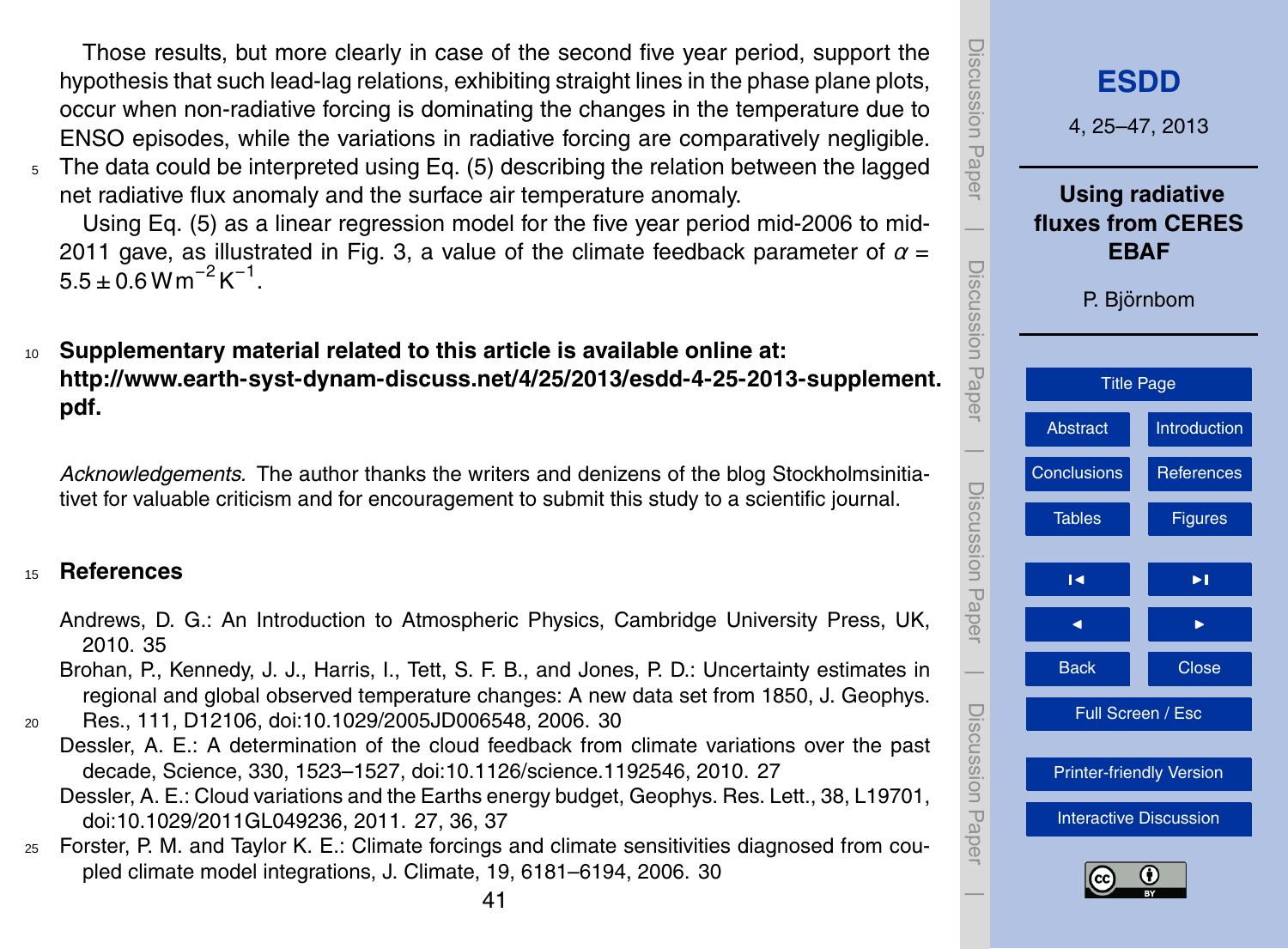- <span id="page-17-0"></span>Gregory, J. M., Ingram, W. J., Palmer, M. A., Jones, G. S., Stott, P. A., Thorpe, R. B., Lowe, J. A., Johns, T. C., and Williams, K. D.: A new method for diagnosing radiative forcing and climate sensitivity, Geophys. Res. Lett. 31, L03205, [doi:10.1029/2003GL018747,](http://dx.doi.org/10.1029/2003GL018747) 2004. [27,](#page-2-0) [28,](#page-3-0) [29,](#page-4-0) [31,](#page-6-0) [34,](#page-9-0) [35,](#page-10-0) [36,](#page-11-0) [37,](#page-12-0) [38](#page-13-0)
- <sup>5</sup> Huber, M., Mahlstein I., Wild M., Fasullo J., and Knutti R.: Constraints on climate sensitivity from radiation patterns in climate models, J. Climate, 24, 1034–1052, [doi:10.1175/2010JCLI3403.1,](http://dx.doi.org/10.1175/2010JCLI3403.1) 2011. [27,](#page-2-0) [40](#page-15-0)
	- Knutti, R. and Hegerl, G. C.: The equilibrium sensitivity of the Earth's temperature to radiation change, Nat. Geosci., 1, 735–743, [doi:10.1038/ngeo337,](http://dx.doi.org/10.1038/ngeo337) 2008. [27,](#page-2-0) [40](#page-15-0)
- <sup>10</sup> Lindzen, R. S. and Choi, Y.-S.: On the observational determination of climate sensitivity and its implications, Asia-Pacific, J. Atmos. Sci., 47, 377–390, [doi:10.1007/s13143-011-0023-x,](http://dx.doi.org/10.1007/s13143-011-0023-x) 2011. [36,](#page-11-0) [37,](#page-12-0) [40](#page-15-0)
	- Loeb, N. G., Wielicki, B. A., Doelling, D. R. , Smith, G. L., Keyes, D. F., Kato, S., Manlo-Smith, N., and Wong, T.: Toward Optimal Closure of the Earth's TOA Radiation Budget, J. Climate,
- <sup>15</sup> 22, 748–766, [doi:10.1175/2008JCLI2637.1,](http://dx.doi.org/10.1175/2008JCLI2637.1) 2009. [28,](#page-3-0) [30,](#page-5-0) [34](#page-9-0)
	- Loeb, N. G., Kato, S., Su,W.,Wong, T., Rose, F. G., Doelling, D. R., Norris, J. R., and Huang, X.: Advances in Understanding Top-of-Atmosphere Radiation Variability from Satellite Observations, Surv. Geophys., 33, 359–385, [doi:10.1007/s10712-012-9175-1,](http://dx.doi.org/10.1007/s10712-012-9175-1) 2012. [27](#page-2-0) Masters, T.: On the determination of the global cloud feedback from satellite measurements,
- <sup>20</sup> Earth Syst. Dynam., 3, 97–107, [doi:10.5194/esd-3-97-2012,](http://dx.doi.org/10.5194/esd-3-97-2012) 2012. [26,](#page-1-0) [27](#page-2-0) [N](http://ceres-tool.larc.nasa.gov/ord-tool/jsp/EBAFSelection.jsp)ASA. CERES EBAF Data Sets: [http://ceres-tool.larc.nasa.gov/ord-tool/jsp/EBAFSelection.](http://ceres-tool.larc.nasa.gov/ord-tool/jsp/EBAFSelection.jsp) [jsp,](http://ceres-tool.larc.nasa.gov/ord-tool/jsp/EBAFSelection.jsp) last access: 17 June, 2012. [30](#page-5-0)
	- NASA GISS Forcings: available at: [http://data.giss.nasa.gov/modelforce/,](http://data.giss.nasa.gov/modelforce/) last access: 25 November, 2012. [34](#page-9-0)
- <sup>25</sup> [N](http://www.cpc.ncep.noaa.gov/products/analysis_monitoring/ensostuff/ensoyears.shtml)OAA Historical El Nino/ La Nina episodes (1950–present): available at: [http://www.cpc.ncep.](http://www.cpc.ncep.noaa.gov/products/analysis_monitoring/ensostuff/ensoyears.shtml) [noaa.gov/products/analysis](http://www.cpc.ncep.noaa.gov/products/analysis_monitoring/ensostuff/ensoyears.shtml) monitoring/ensostuff/ensoyears.shtml, last access: 14 December, 2012. [32,](#page-7-0) [39](#page-14-0)
	- Spencer, R. W. and Braswell, W. D.: On the diagnosis of radiative feedback in the presence of unknown radiative forcing. J. Geophys. Res., 115, D16109, [doi:10.1029/2009JD013371,](http://dx.doi.org/10.1029/2009JD013371)
- <sup>30</sup> 2010. [27,](#page-2-0) [28,](#page-3-0) [29,](#page-4-0) [30,](#page-5-0) [31,](#page-6-0) [32,](#page-7-0) [33,](#page-8-0) [38,](#page-13-0) [40](#page-15-0)
	- Spencer, R. W. and Braswell W. D.: On the misdiagnosis of surface temperature feedbacks from variations in Earth's radiant energy balance, Remote Sens., 3, 1603–1613, [doi:10.3390/rs3081603,](http://dx.doi.org/10.3390/rs3081603) 2011. [36,](#page-11-0) [37](#page-12-0)

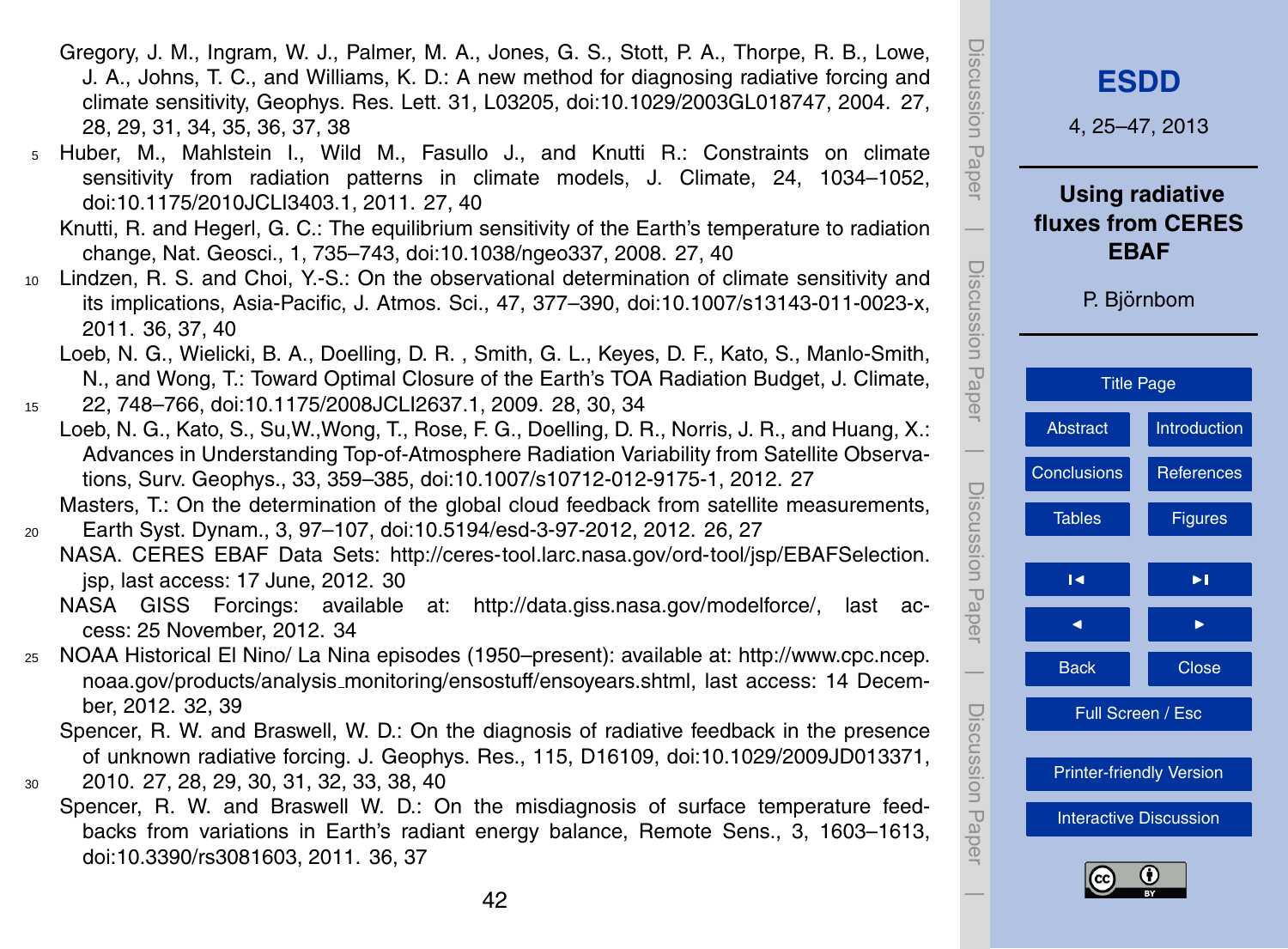- <span id="page-18-0"></span>Stephens, G. L.: Cloud feedbacks in the climate system: A critical review, J. Climate, 18, 237– 273, 2005. [37](#page-12-0)
- Randall, D. A., Wood, R. A., Bony, S., Colman, R., Fichefet, T., Fyfe, J., Kattsov, V., Pitman, A., Shukla, J., Srinivasan, J., Stouffer, R. J., Sumi, A., and Taylor, K. E.: Climate Models
- <sup>5</sup> and Their Evaluation, in: Climate Change 2007: The Physical Science Basis. Contribution of Working Group I to the Fourth Assessment Report of the Intergovernmental Panel on Climate Change, edited by: Solomon, S., Qin, D., Manning, M., Chen, Z., Marquis, M., Averyt, K. B., Tignor, M., and Miller, H. L., Cambridge University Press, Cambridge, UK and New York, NY, USA, 2007. [27,](#page-2-0) [40](#page-15-0)
- <sup>10</sup> Trenberth, K. E., Fasullo, J. T., O'Dell, C., and Wong, T.: Relationships between tropical sea surface temperature and top-of-atmosphere radiation, Geophys. Res. Lett., 37, L03702, [doi:10.1029/2009GL042314,](http://dx.doi.org/10.1029/2009GL042314) 2010. [26,](#page-1-0) [27,](#page-2-0) [32,](#page-7-0) [33](#page-8-0)
	- Trenberth, K. E., Fasullo, J. T., and Abraham, J. P.: Issues in Establishing Climate Sensitivity in Recent Studies, Remote Sens, 3, 2051–2056, 2011. [26,](#page-1-0) [27,](#page-2-0) [36,](#page-11-0) [37](#page-12-0)

| iscussion Paper     | <b>ESDD</b><br>4, 25-47, 2013                                                    |                   |  |
|---------------------|----------------------------------------------------------------------------------|-------------------|--|
| Discussion<br>Paper | <b>Using radiative</b><br><b>fluxes from CERES</b><br><b>EBAF</b><br>P. Björnbom |                   |  |
|                     | <b>Title Page</b>                                                                |                   |  |
|                     | <b>Abstract</b>                                                                  | Introduction      |  |
|                     | <b>Conclusions</b>                                                               | <b>References</b> |  |
| Discussion<br>Paper | <b>Tables</b>                                                                    | <b>Figures</b>    |  |
|                     | Н                                                                                | ⊵j                |  |
|                     |                                                                                  |                   |  |
|                     | <b>Back</b>                                                                      | <b>Close</b>      |  |
| Discussion Paper    | Full Screen / Esc                                                                |                   |  |
|                     | <b>Printer-friendly Version</b>                                                  |                   |  |
|                     | <b>Interactive Discussion</b><br>0<br>(cc                                        |                   |  |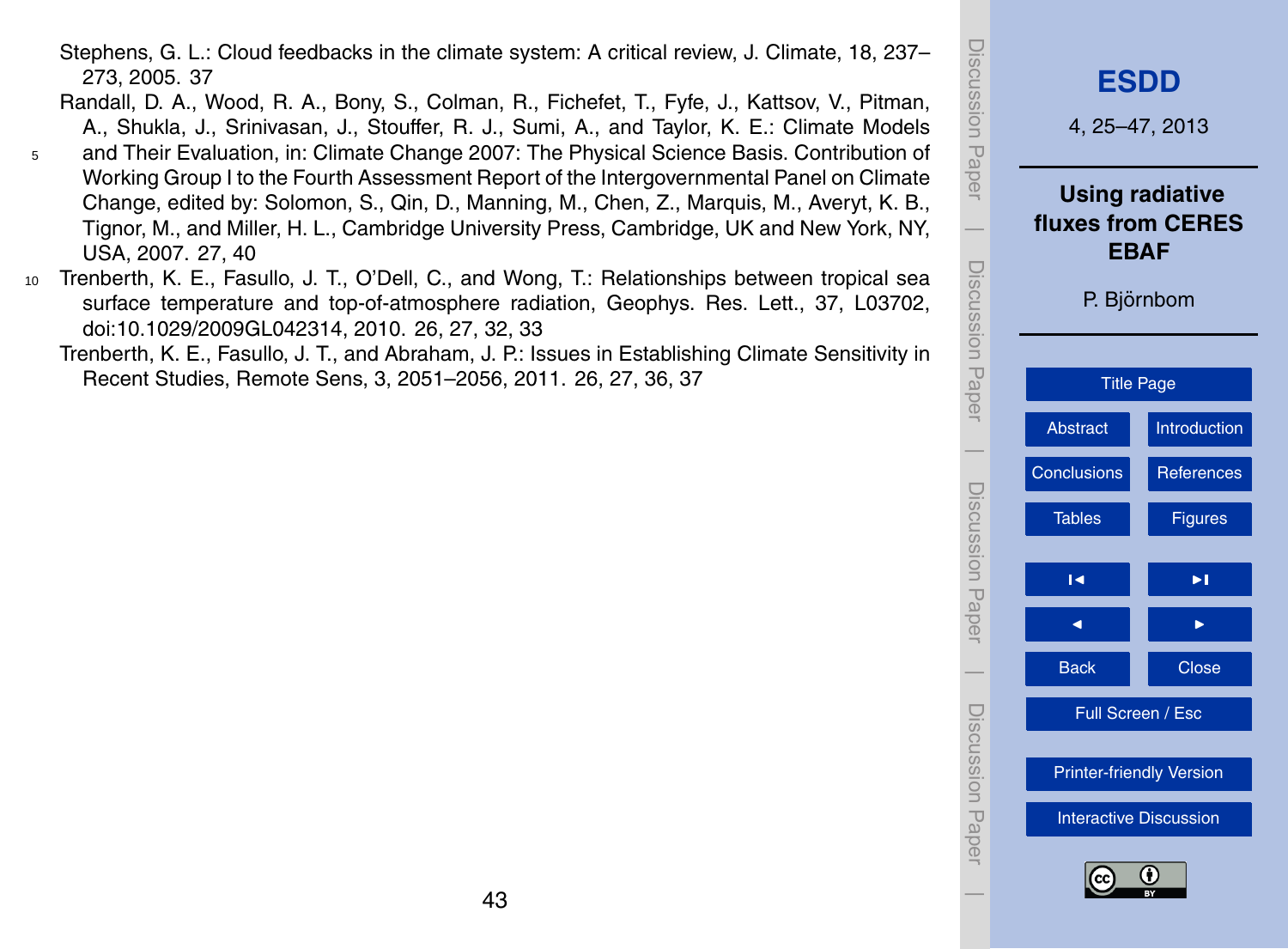<span id="page-19-0"></span>



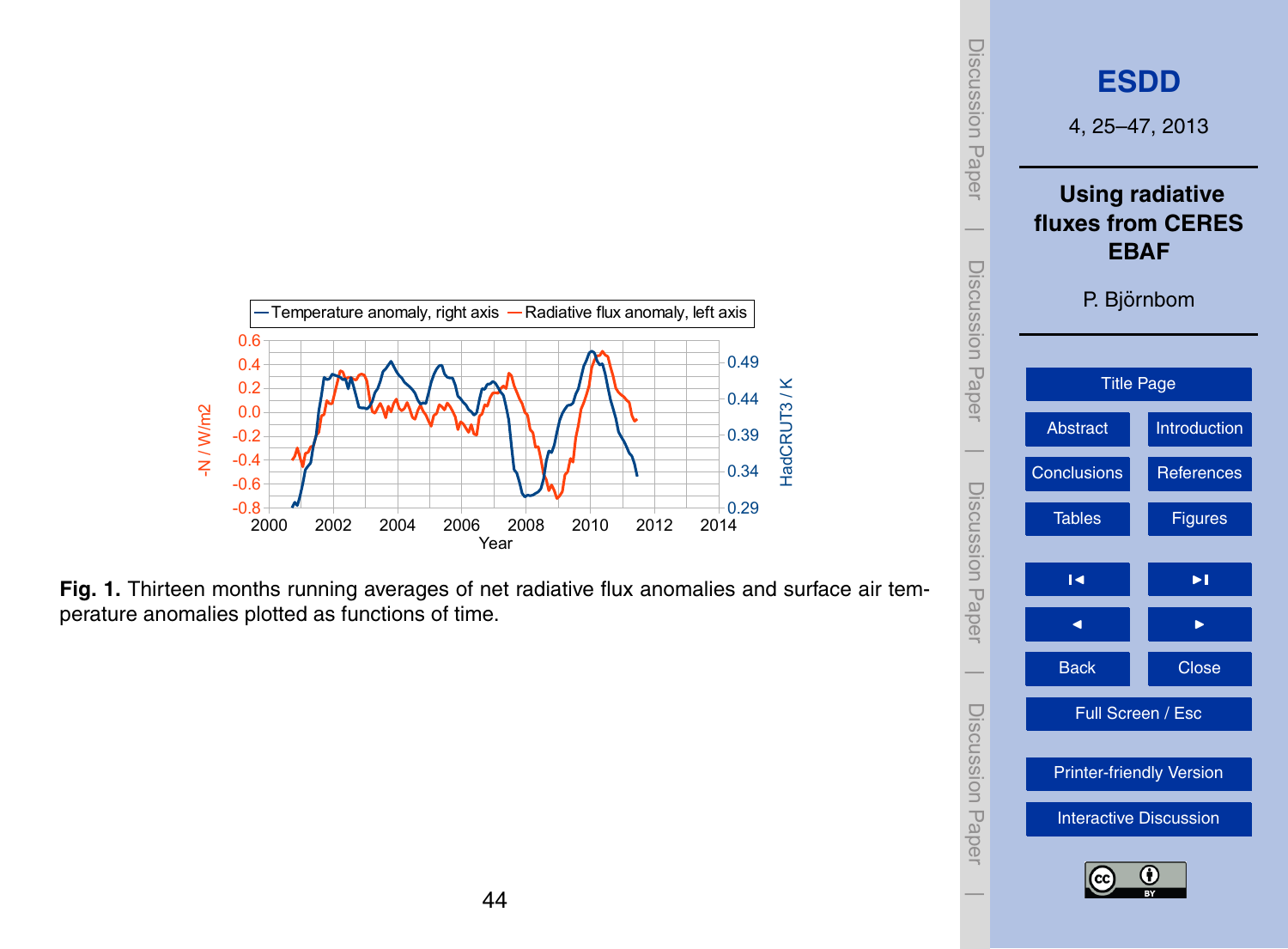



**[ESDD](http://www.earth-syst-dynam-discuss.net)**

4, 25–47, 2013

Discussion Paper

Discussion Paper

 $\overline{\phantom{a}}$ 

Discussion Paper

Discussion Paper

 $\overline{\phantom{a}}$ 

**Using radiative fluxes from CERES EBAF**

P. Björnbom

[Title Page](#page-0-0)

[Abstract](#page-1-0) [Introduction](#page-1-0)

[Conclusions](#page-15-0) [References](#page-16-0)

Tables **[Figures](#page-19-0)** 

**Fig. 2.** Phase plane plots of the same data as in Fig. 1. Net radiative flux anomalies are plotted vs surface air temperature anomalies. In **(a)** there is no lag while in **(b)** the net radiative flux anomalies lag the temperature anomalies with seven months.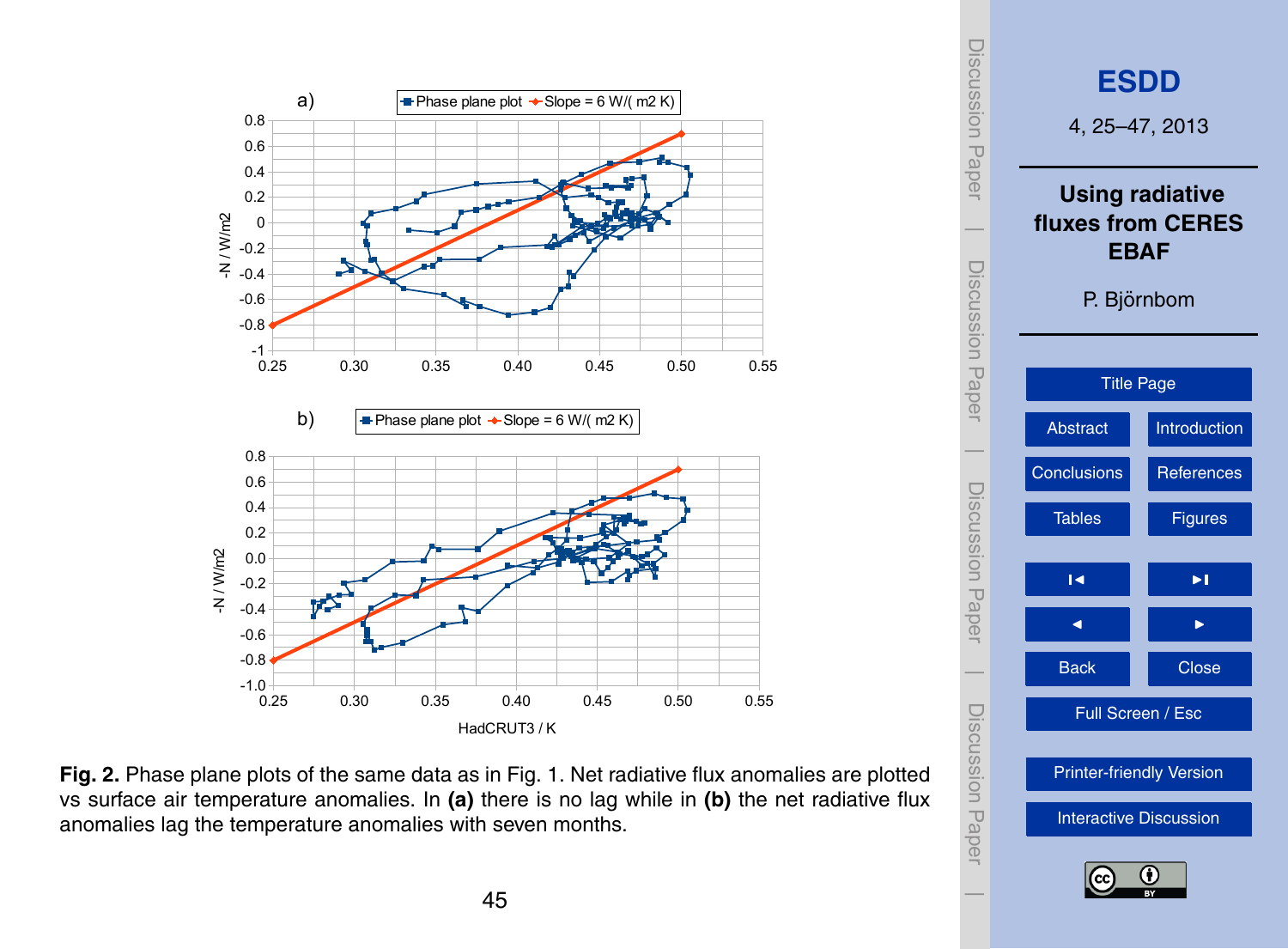

**Fig. 3.** Phase plane plots like in Fig. 2b with seven months lag but for the time interval mid-2006 to mid-2011. In **(a)** wih constant forcing *F* according to Eq. (5). In **(b)** a possible linear trend in the forcing has been considered according to Eq. (4).